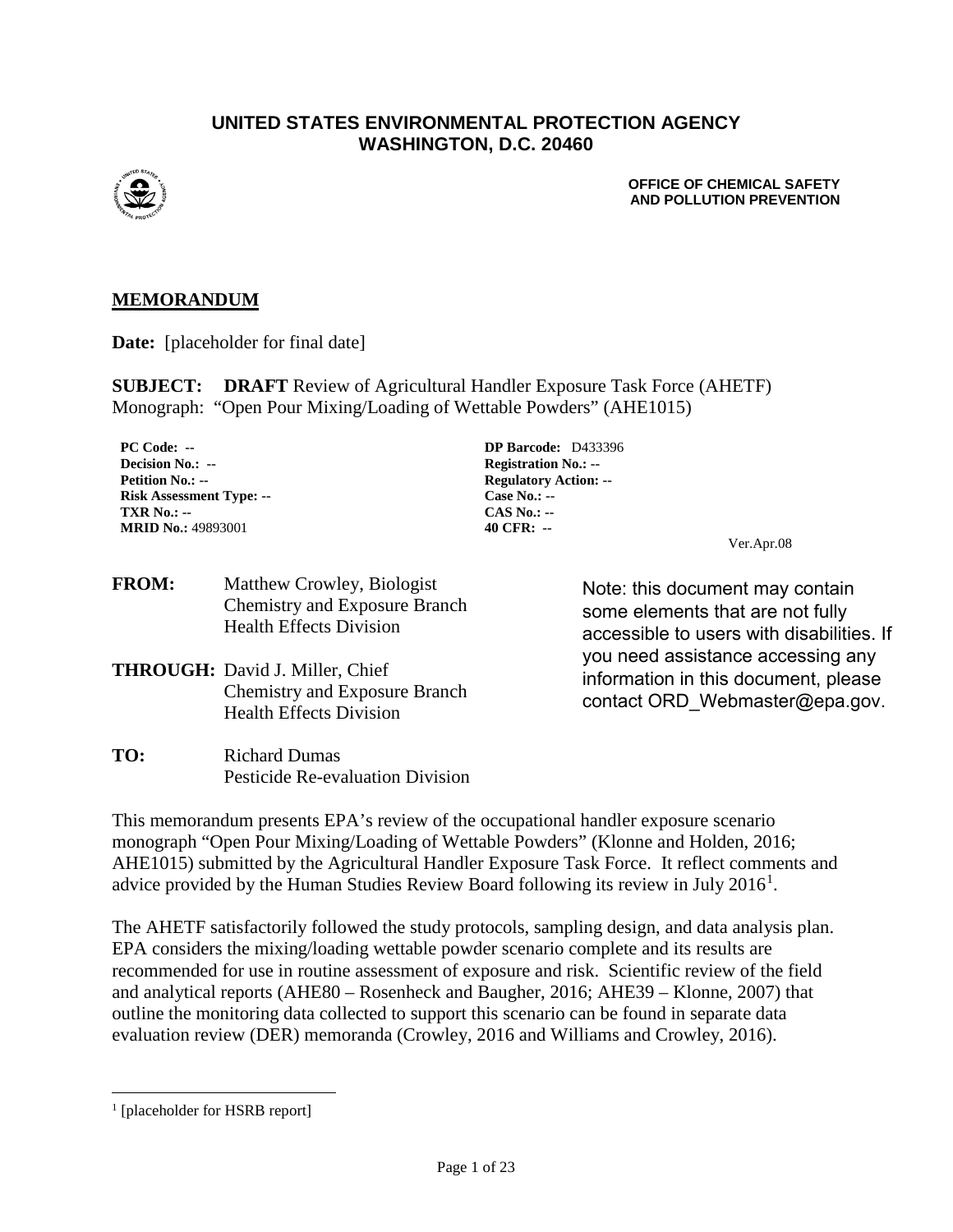#### **1.0 Executive Summary**

This document represents the Health Effects Division (HED) review of the Agricultural Handler Exposure Task Force (AHETF) Study AHE1015: Open Pour Mixing/Loading of Wettable Powders (Klonne and Holden, 2016). The AHETF studies AHE80 (Rosenheck and Baugher, 2016) and AHE 39 (Klonne, 2007) provide the exposure monitoring field and analytical results, including laboratory analyses; details can be found in both the submitted study reports and corresponding EPA reviews (Crowley, 2016 and Williams and Crowley, 2016). The scenario monograph report (AHE1015) that is the subject of this review compiles the exposure monitoring results from AHE80 and AHE39 into a formal generic exposure scenario which can be utilized by pesticide regulatory agencies for exposure assessment purposes.

Overall, the AHETF adequately followed the general study design outlined in the AHETF Governing Document (AHETF, 2008 and 2010) and specific scenario sampling and data analysis plan (AHETF, 2011). AHETF efforts represented a well-designed, concerted process to collect reliable, internally-consistent, and contemporary exposure data in a way that takes advantage of and incorporates a more robust statistical design, better analytical methods, and improved data handling techniques. The AHETF data and associated unit exposures are considered superior to the existing used to assess exposure and risk for this scenario.<sup>[2](#page-1-0)</sup> The data are considered the most reliable data for assessing exposure and risk to individuals mixing and loading wettable powder formulation pesticides<sup>[3](#page-1-1)</sup> while wearing the following personal protective equipment (PPE): long-sleeved shirts, long pants, shoes, socks, chemical-resistant gloves, and no respirator<sup>[4](#page-1-2)</sup>. Importantly, the data represents exposure during mixing and loading only – it does not represent exposures during the application of pesticide spray solutions.

The primary quantitative objective was for dermal exposure results (normalized to the amount of active ingredient handled) to be accurate within 3-fold at the geometric mean, arithmetic mean and 95<sup>th</sup> percentile. This objective was met: AHETF results showed accuracy of approximately 2-fold at the arithmetic mean and 95<sup>th</sup> percentile. The secondary objective to evaluate proportionality versus independence between dermal exposure and the amount of active ingredient handled with 80% statistical power – a key assumption in the use of exposure data as "unit exposures" – was not met.

Additionally, the AHETF estimate of the slope of log dermal exposure-log amount of active ingredient handled (AaiH) regression was 0.62 (95% CI: -0.13 – 1.37). Because the confidence interval of the slope includes both 0 and 1 a proportional relationship cannot be distinguished from an independent one. The AHETF additionally demonstrated that the results of the secondary objective are greatly influenced by the dermal exposure of a single worker, M13, whose dermal exposure was very different from other workers. Given these results, EPA will investigate other options for using the data for risk assessment purposes, but in the near-term,

<span id="page-1-0"></span> <sup>2</sup> Pesticide Handlers Exposure Database (PHED) Scenario 4: Wettable Powders: Open Bag.

<span id="page-1-1"></span><sup>&</sup>lt;sup>3</sup> The data are not applicable to volatile chemicals (e.g., fumigants).

<span id="page-1-2"></span><sup>4</sup> Adjustments to this dataset would be required to represent alternative personal protective equipment (e.g., applying a protection factor to represent exposure when using a respirator or additional protective clothing). These types of adjustments would be used in risk assessments as appropriate, given the availability of reliable factors, and are not addressed in this review.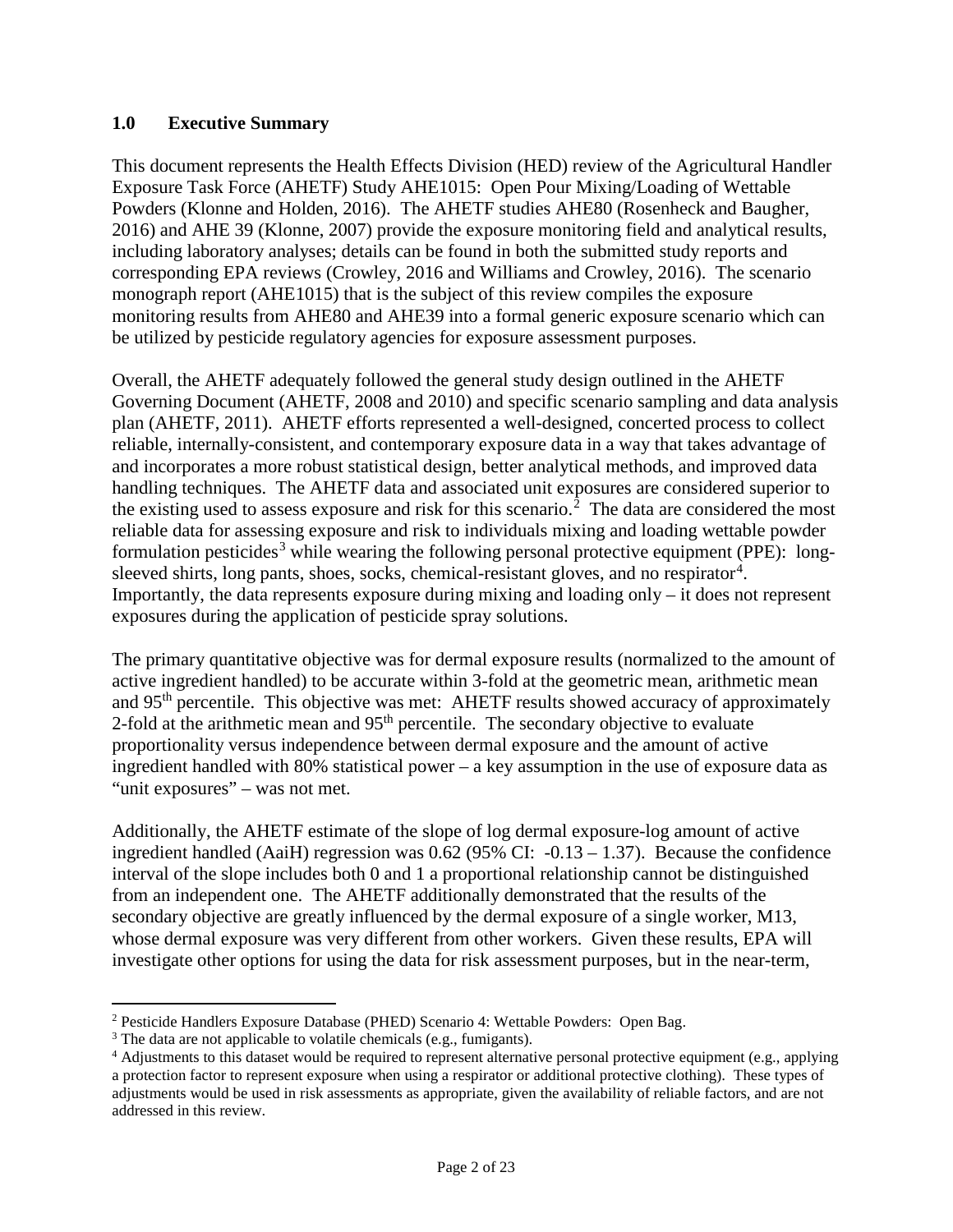will continue to use the exposure data normalized by the amount of active ingredient as a default condition for exposure assessment purposes.

Select summary statistics for this scenario are presented in [Table 1](#page-2-0) below, as well as, for comparison, the value previously used (PHED Scenario 4) to assess pesticide exposure/risk for individuals mixing/loading wettable powder pesticide formulations.

<span id="page-2-0"></span>

| Table 1. Unit Exposures (µg/lb ai handled): Mixing/Loading Wettable Powders |      |      |      |      |  |  |  |  |  |
|-----------------------------------------------------------------------------|------|------|------|------|--|--|--|--|--|
|                                                                             |      |      |      |      |  |  |  |  |  |
|                                                                             |      |      |      |      |  |  |  |  |  |
| Dermal <sup>c</sup>                                                         | 70   | 27.0 |      | 204  |  |  |  |  |  |
| Inhalation                                                                  | 13.4 | .466 | 2.75 | 10.4 |  |  |  |  |  |

<sup>a</sup> Statistics are estimated using a variance component model accounting for correlation between measurements conducted within the same field study (i.e., measurements collected during the same time and at the same location). Additional model estimates (e.g., empirical and simple random sample assumptions) are described in Section 3.0.

<sup>b</sup> Unlike other AHETF datasets, dermal exposures do not reflect any adjustment of hand and face/neck measurements to address potential inefficiencies in those exposure monitoring methods. The average percent contribution to total dermal exposure by the hands, face, and neck in this data was less than 20%, which per current EPA policy, does not trigger any adjustments (see Section 3.2).

<sup>c</sup> Exposure values represent long sleeve shirt, pants, shoes/socks, chemical-resistant gloves, and no respirator. <sup>d</sup> Arithmetic Mean (AM) = GM  $*$  exp{0.5 $*($ (lnGSD)^2)}

 $e^{e}$  95<sup>th</sup> percentile = GM  $*$  GSD^1.645

## **2.0 Background**

The following provides background on the AHETF objectives and review by the Human Studies Review Board (HSRB).

# **2.1 AHETF Objectives**

The AHETF is developing a database (Agricultural Handlers Exposure Database or AHED) which can be used to estimate worker exposures associated with major agricultural and nonagricultural handler scenarios. A scenario is defined as a pesticide handling task based on activity such as mixing/loading or application. Other factors such as formulation (e.g., liquids, granules) application equipment type (e.g., tractor-mounted boom sprayers, backpack sprayers) are also key criteria for defining some scenarios. AHETF-sponsored studies are typically designed to represent individuals wearing long-sleeved shirts, long pants, shoes, socks, chemicalresistant gloves as appropriate, and no respirators. In some cases, an engineering control (e.g., enclosed cabs on tractors) or additional personal protective equipment/clothing may also be a key element of the scenario.

AHETF studies use dosimetry methods intended to define pesticide handler dermal and inhalation exposures, attempting to represent the chemical exposure "deposited on or to-the-skin" or "in the breathing zone." For the purposes of pesticide handler exposure assessment, dermal and inhalation exposures are expressed as "unit exposures" – exposure per mass of pesticide handled. Mathematically, unit exposures are expressed as exposure normalized by the amount active ingredient handled (AaiH) by participants in scenario-specific exposure studies (e.g., mg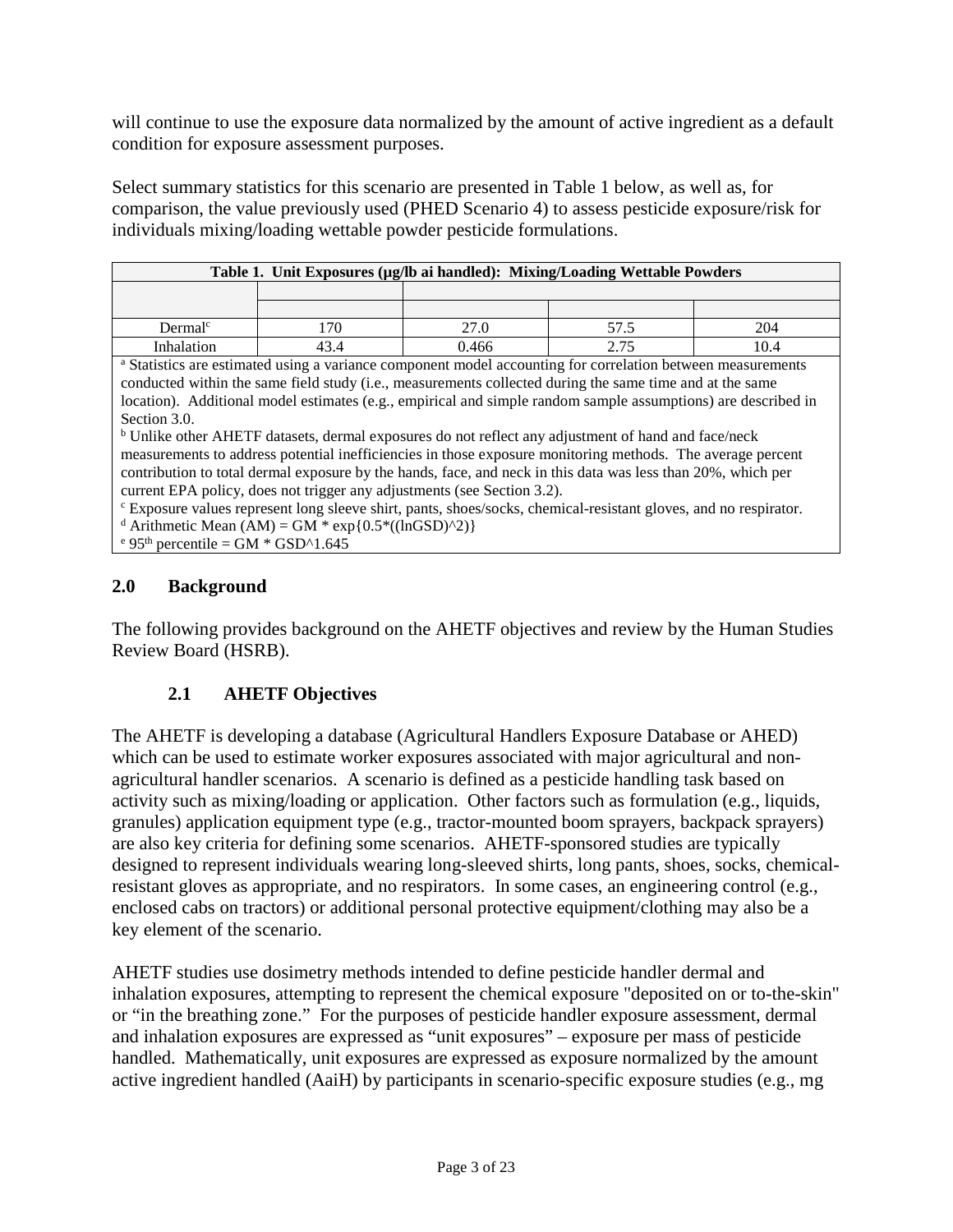exposure/lb ai handled). Scenario-specific unit exposures are then used generically to predict exposure for other chemical and/or application conditions such as different application rates.

Two major assumptions underlie the use of exposure data in this fashion. First, the expected external exposure is unrelated to the identity of the specific active ingredient in the pesticide formulation. That is, the physical characteristics of a scenario such as the pesticide formulation (e.g., formulation type – wettable powder, liquid concentrate, dry flowable, etc.), packaging (e.g., bottle or water-soluble packet), or the equipment type used to apply the pesticide, influence exposure more than the specific pesticide active ingredient (Hackathorn and Eberhart, 1985). Thus, for example, exposure data for mixing/loading one chemical can be used to estimate exposure during mixing/loading another chemical in the same manner. Second, dermal and inhalation exposure are assumed proportional to the amount of active ingredient handled. In other words, if one doubles the amount of pesticide handled, exposure is expected to double.

The AHETF approach for monitoring occupational handler exposure was based on criteria reviewed by EPA and presented to the Human Studies Review Board (HSRB) for determining when a scenario is considered complete and operative. Outlined in the AHETF Governing Document (AHETF, 2008 and 2010), the criteria can be briefly summarized as follows:

- The primary objective of the study design is to be 95% confident that key statistics of dermal exposure (normalized to the amount of active ingredient handled, i.e., dermal "unit exposures") are accurate to within 3-fold. Specifically, the upper and lower 95% confidence limits should be no more than 3-fold higher or lower than the estimates for each the geometric mean, arithmetic mean, and 95<sup>th</sup> percentile dermal unit exposures. To meet this primary objective AHETF proposed an experimental design with a sufficient number of monitored individuals across a set of monitoring locations. Note that this "fold relative accuracy" (*f*RA) objective does not apply to normalized inhalation exposure, though estimates are provided for reference.
- The secondary objective is to evaluate the assumption of proportionality between dermal exposure and amount of active ingredient handled (AaiH) in order to be able to use the AHETF data generically across application conditions. To meet this objective, the AHETF proposed a log-log regression test to distinguish complete proportionality (slope  $= 1$ ) from complete independence (slope  $= 0$ ), with 80% statistical power, achieved when the width of the  $95<sup>th</sup>$  confidence interval of the regression slope is 1.4 or less. Note, again, that this objective does not apply to normalized inhalation exposure; however the tests are performed for informational purposes.

To simultaneously achieve both the primary and secondary objectives described above and maximize logistical/cost efficiently while minimizing the number of participating workers, the AHETF developed a study design employing a 'cluster' strategy. A cluster, from a sample size perspective, is defined as a set of workers monitored in spatial and temporal proximity. For AHETF purposes, clusters are generally defined by a few contiguous counties in a given state. Importantly, in terms of a sampling strategy, there is assumed to be some level of correlation within clusters. So, while cluster sampling is logistically more efficient and cost effective,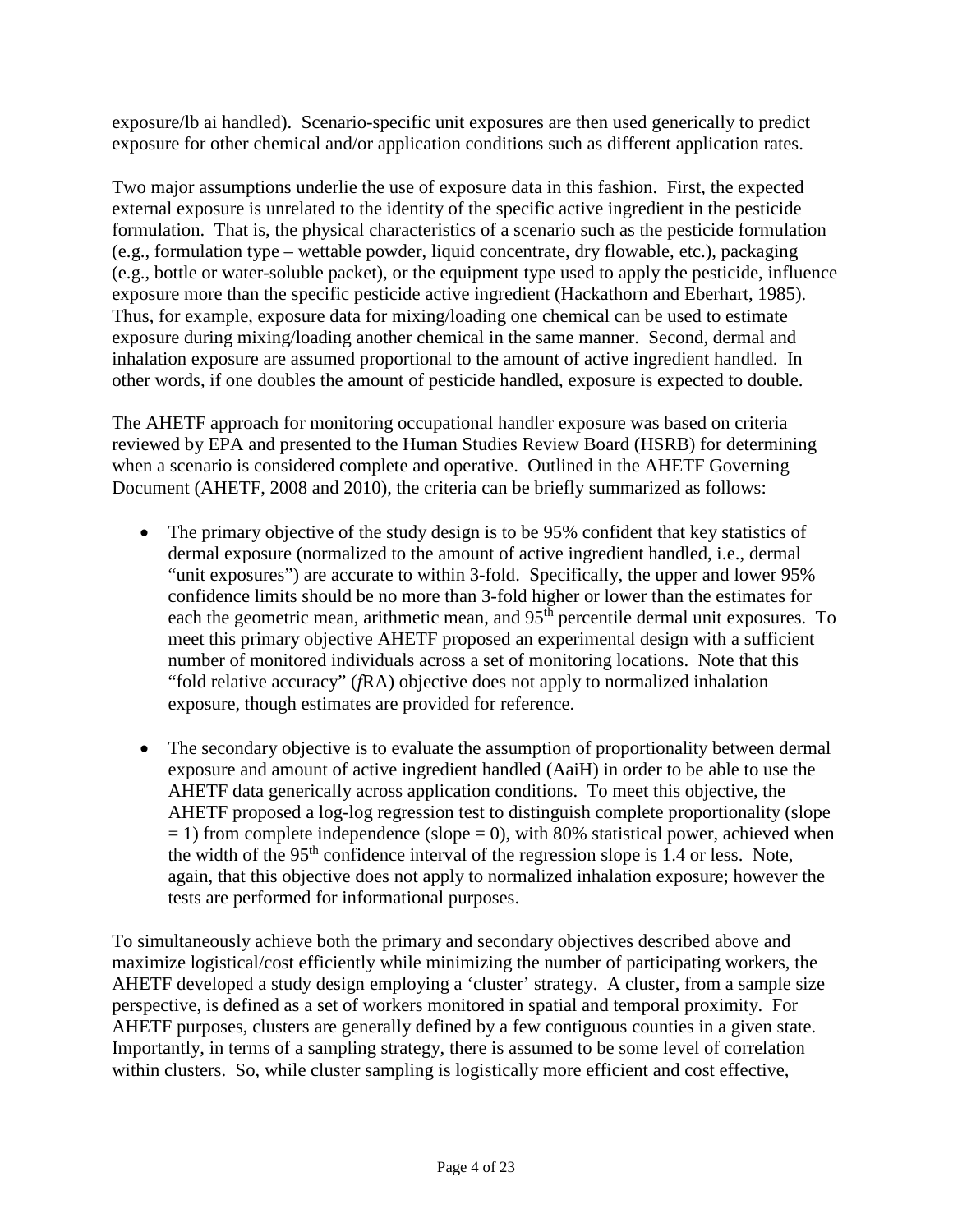correlation may result in the need to collect more overall samples than if cluster sampling were not employed.

Though other configurations may also satisfy study objectives, for most handler scenarios the optimal configuration for the AHETF is 5 regional clusters each consisting of 5 participants. The 25 total participants together with the conditions under which the worker handles the active ingredient are referred to as monitoring units (MUs). Within each cluster, the AHETF partitions the practical AaiH range handled by the participants in each cluster appropriate to a given scenario. In general, the strata of AaiH for any given scenario is commensurate with typical commercial production agriculture and EPA handler risk assessments with respect to amount of area that could be treated or amount of dilute solution that could be sprayed in a work day.

# **2.2 2011 HSRB Protocol Review and Comments**

The ability of the EPA to use the mixing/loading wettable powder exposure monitoring studies to develop regulatory decisions is contingent upon compliance with the final regulation establishing requirements for the protection of subjects in human research (40 CFR Part 26), including review by the Human Studies Review Board<sup>[5](#page-4-0)</sup>.

The protocol and sampling plan for this exposure data and scenario (AHETF, 2011) was presented to the HSRB in January 2011. The meeting report (HSRB, 2011) stated that the proposed approach would likely generate reliable data for assessing exposure for workers mixing and loading wettable powder pesticide formulations. However, various issues were raised. The following table outlines issues raised by the HSRB and how/whether the issue was addressed in the protocol or completed study.

| Table 2. Summary of 2011 HSRB AHE80 Protocol Review                                                                                              |                                                                                                                                                                                                                                                                                                                                                                                                                                           |  |  |  |
|--------------------------------------------------------------------------------------------------------------------------------------------------|-------------------------------------------------------------------------------------------------------------------------------------------------------------------------------------------------------------------------------------------------------------------------------------------------------------------------------------------------------------------------------------------------------------------------------------------|--|--|--|
| <b>HSRB</b> Comment                                                                                                                              | <b>Study Outcome</b>                                                                                                                                                                                                                                                                                                                                                                                                                      |  |  |  |
| AaiH allocation might result in<br>more workers handling middle-<br>range than extremes, resulting in<br>less-than-expected statistical<br>power | The AHETF and EPA were satisfied that the pre-study simulations and<br>analyses demonstrated that the study would meet objective if carried out<br>accordingly. However, as described in Section 3.3.2 below, because sulfur<br>was the only active ingredient used and has relatively high application rates,<br>the intended low levels of AaiH were not achieved. This was the likely<br>cause of not meeting the secondary objective. |  |  |  |
| The validity of the primary<br>objective is questionable without<br>the population being clearly<br>defined.                                     | As described in Section 4.4 below, while the study design was not a truly<br>random selection of participants – many of the logistical and analytical<br>necessities of the study simply prevent it from being that – the exposures are<br>a reasonable representation of all U.S workers mixing/loading wettable<br>powder pesticide, and the primary objective is a reasonable benchmark to<br>guide the number of workers to monitor.  |  |  |  |
| Clarify the mixing/loading<br>type/sub-scenario requirement for<br>each monitoring area.                                                         | The final protocol (AHETF, 2011) called for each monitoring area to have<br>more than one of the three specified mixing/loading types (direct, pre-mix<br>solution, or pre-mix concentrate), but noted it may not be possible. The<br>study was unable to meet this goal – most workers mixed only directly in the<br>spray equipment tank.                                                                                               |  |  |  |
| The monitored exposures may not<br>represent equipment specialized                                                                               | Though the design intended otherwise, the monitored workers mixed/loaded<br>wettable powders only in airblast or groundboom sprayer equipment, mostly<br>of large tank size capacity. As previously mentioned, the goals for diversity                                                                                                                                                                                                    |  |  |  |

<span id="page-4-0"></span> $\overline{a}$ <sup>5</sup> http://www2.epa.gov/programs-office-science-advisor-osa/human-studies-review-board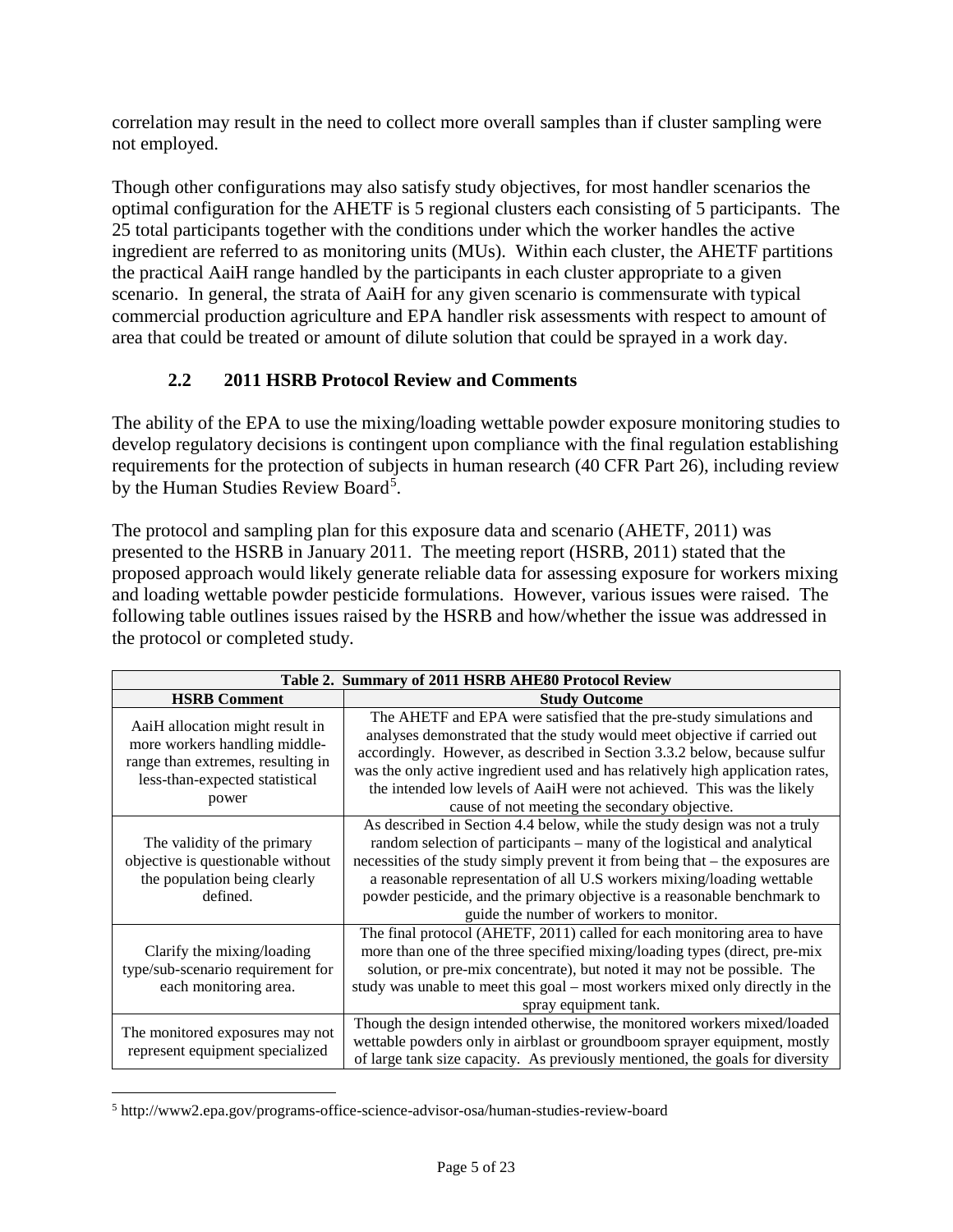| for smaller loads or small | in mixing/loading "types" were not achieved, however the data represent a  |
|----------------------------|----------------------------------------------------------------------------|
| acreage.                   | reasonable foundation from which to estimate exposures for regulatory      |
|                            | purposes. Additionally, as outlined in the study submission and EPA's      |
|                            | review for AHE80, an informal survey of local experts did not suggest that |
|                            | the monitoring was atypical for each monitoring area.                      |

## **2.3 2016 HSRB Review and Comments**

[placeholder]

## **3.0 Exposure Study Conduct and Monitoring Results**

Field monitoring and analytical results, as well as protocol amendments and deviations, were reported in AHE80 and AHE39 and reviewed by EPA (Crowley, 2016 and Williams and Crowley, 2016). Monitoring of five (5) workers mixing/loading wettable powders in AHE39 was conducted in 200[6](#page-5-0)<sup>6</sup>; AHE80 was designed to supplement AHE39 with an additional 20 workers with the completed study submitted to EPA in 2016. The following sections summarize the conduct of the studies, the exposure monitoring results and the scenario benchmark statistical analyses presented in the AHETF scenario monograph (Klonne and Holden, 2016).

## **3.1 Exposure Study Design and Characteristics**

This scenario is defined as mixing and loading wettable powder pesticide formulations, either directly in pesticide application equipment or in an intermediate slurry/pre-mix tank, while wearing a long-sleeved shirt, long pants, shoes, socks, chemical-resistant gloves, and no respirator. Between studies AHE80 and AHE39, dermal and inhalation exposure monitoring was conducted for 24 different workers<sup>[7](#page-5-1)</sup> and reported in the AHETF submissions:

- "Determination of Dermal and Inhalation Exposure to Workers During Mixing/Loading Wettable Powders in the United States" (AHE80; Rosenheck and Baugher, 2016); and,
- "Determination of Dermal and Inhalation Exposure to Workers in Idaho During Pre-Plant Incorporated Applications to Sweet Corn Using Open Cab Groundboom Equipment and During Open Pour Mixing/Loading a Wettable Powder Pesticide Product" (AHE39; Klonne, 2007).

The figures below (provided by the AHETF) depict examples of activities for which the exposure data are applicable.

<span id="page-5-0"></span><sup>&</sup>lt;sup>6</sup> The first subject was enrolled in exposure study AHE39 prior to the effective date of the EPA rule regarding protection of human subjects. As such, the HSRB is not required to review study AHE39, although it has been reviewed by EPA. EPA's ethics review concluded that there is no regulatory barrier, from an ethics standpoint, to EPA relying on AHE39 in actions taken under FIFRA or §408 of FFDCA.

<span id="page-5-1"></span><sup>7</sup> The original sampling plan called for monitoring a total of 25 workers – 20 additional workers in AHE80 to supplement the existing data from AHE39. Monitoring for one worker in AHE80 (worker M15) was not conducted due to a malfunctioning water source.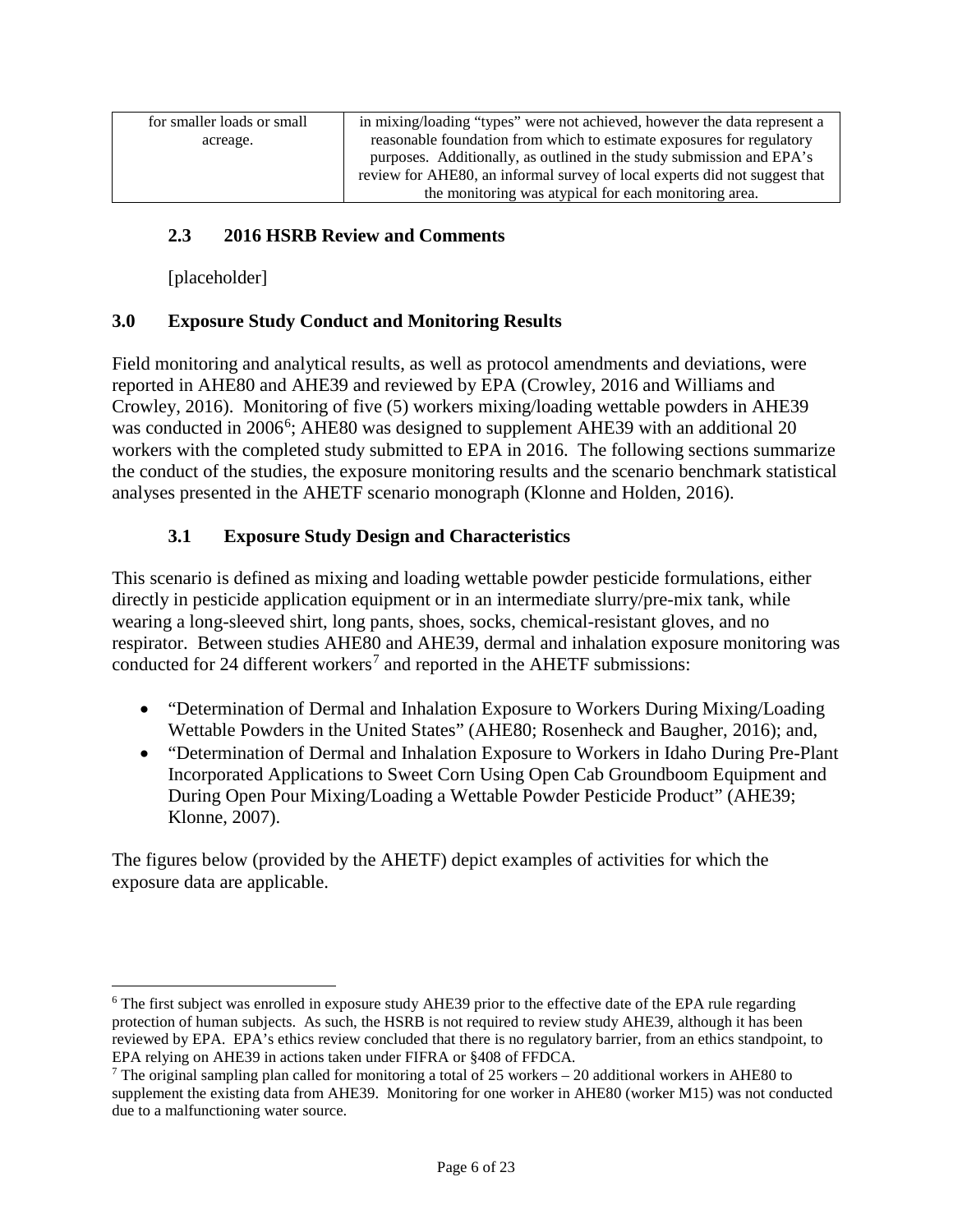



**Figure 2: Mixing/Loading Wettable Powder in an On-board Inductor Tank**

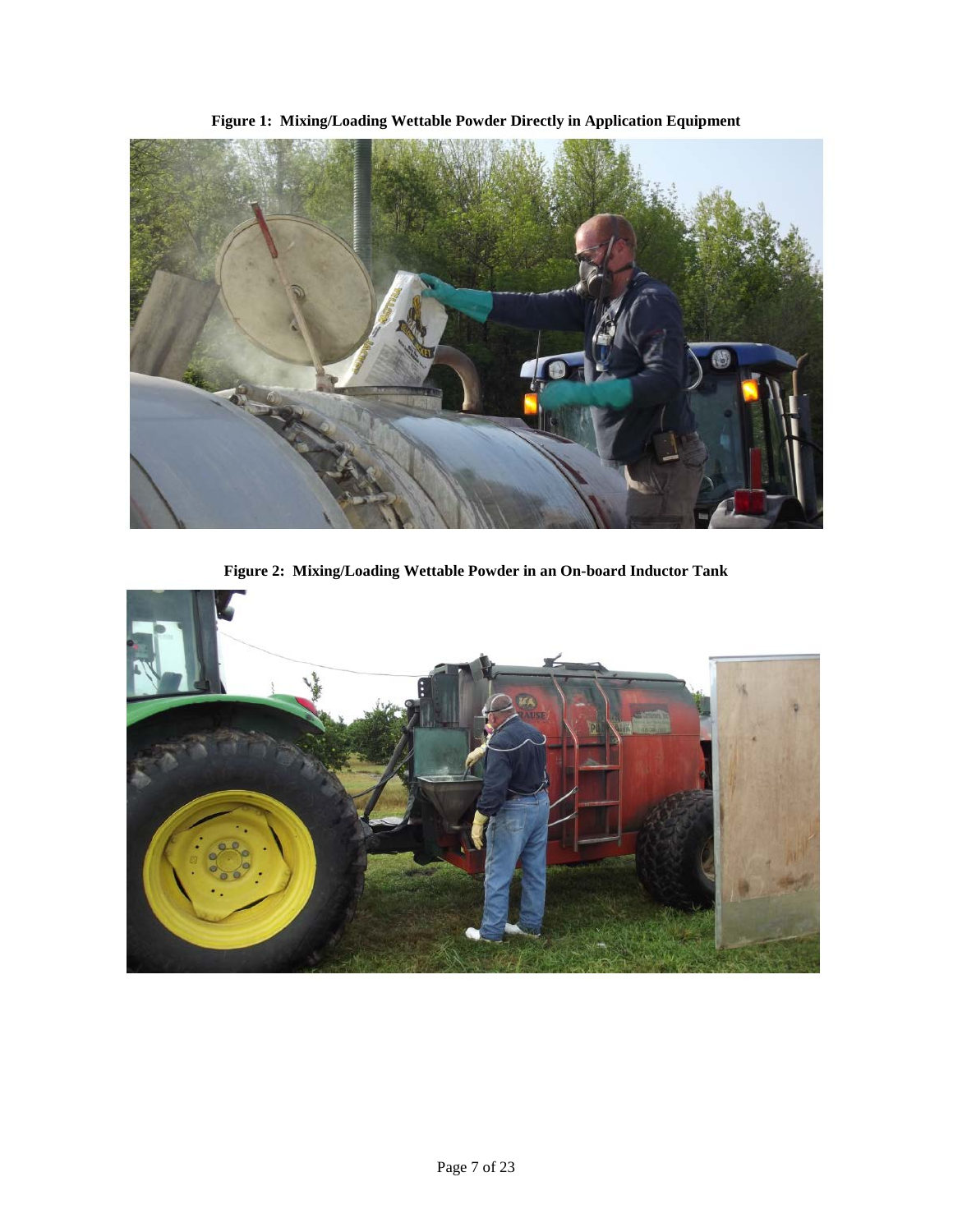

**Figure 3: Mixing Wettable Powder in a Slurry Bucket then Loading into Spray Tank**

Considering the existing data available in AHE39 (5 workers monitored in Idaho in 2006), in order to capture the expected range of exposures within this scenario (with a small sample), the monitoring plan for AHE80 (AHETF, 2011) outlined a strategy to target a diverse set of conditions in terms of geographic areas, types of equipment tanks/containers types, workers, and other potential exposure factors. The recruiting procedures were developed to minimize bias in the selection of employers and subjects. As described in detail in the study, there were three recruitment phases. The phases involved winnowing down the initial universe list of employers in the monitoring area who may use wettable powders through processes to identify subsequent lists of "qualified employers" and then "potentially eligible" employers. After confirming eligibility, AHETF scheduled and conducted monitoring of workers. In no case were there enough available workers in a given monitoring area such that a random selection could be made among them.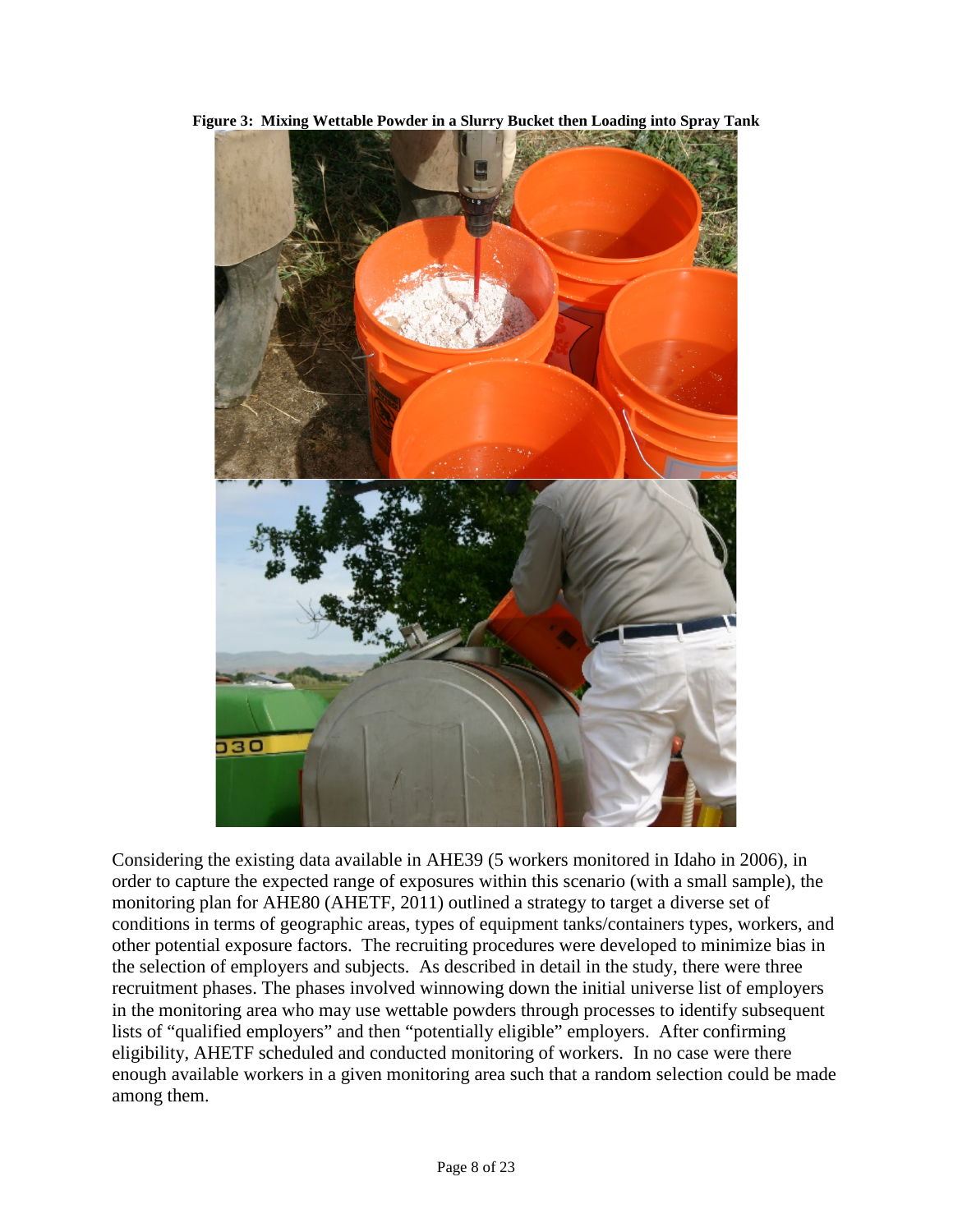The sampling plan for this scenario (AHETF, 2011) outlined a '5x5' design – monitoring of a total of 25 different workers, 5 workers in each of 5 separate 'clusters' or monitoring areas – that would satisfy benchmark study objectives. With the existing dataset of 5 monitored workers from study AHE39 representing 1 cluster, the study protocol for AHE80 specified 4 additional monitoring locations each consisting of 5 workers to complete the '5x5' design. AHE80 thus included new monitoring in New York, Michigan, Florida, and California to augment the existing monitoring data in Idaho from AHE39.

Due to the decreasing use of wettable powders and the limited number of wettable powder products, recruitment for AHE80 proved difficult and monitoring extended over a period of 3 years from October 2011 to November 2014. The end result was monitoring for 19 additional workers (monitoring for one worker was not conducted due to a malfunctioning water source). Thus, while AHE80 covered the intended (spatial) monitoring areas, when considering the temporal differences resulting from the extended period of monitoring, the dataset resulted in more than the additional 4 clusters intended. The AHETF, for purposes of analysis of withincluster correlation and the accuracy objective, grouped the final dataset (24 total monitored workers – 19 from AHE80 and 5 from AHE39) into 9 clusters using a threshold of 90-days between monitoring and 15 sub-clusters using a threshold of 5 days between monitoring.

As monitoring was conducted across 3 years and 5 different U.S. states, both spatial and temporal diversity is represented in the sample. There were no repeat measurements on the same worker, and all except for two workers in AHE39 were employed by a different farm/grower/company. The monitoring plan called for no piece of equipment to be used multiple times by different workers and for use of different types of mixing/loading procedures in the same monitoring area (e.g., directly in the application equipment, use of intermediate premix tanks, etc.). Diversity in equipment was achieved with only two workers mixing/loading in the same pesticide application equipment (in AHE39); however, diversity in the type of mixing/loading was generally not achieved – most workers mixed and loaded directly into the application equipment.

Also, per protocol, the amount of active ingredient handled by the workers was diversified – mainly to accommodate the secondary study objective – but also to potentially add indirect variability to the dataset. However, the level of diversity in amount of active ingredient handled was less than desired. The monitoring plan called for a range of approximately 400-fold, from a low-end of 5 lbs active ingredient to a high-end of 2000 lbs of active ingredient. Again due to low use and availability of wettable powder products, sulfur was the only active ingredient utilized by the workers recruited in AHE80. Sulfur has relatively high application rates, which resulted in an inability to achieve lower amounts of active ingredient handled. Other active ingredients – thiophanate-methyl and permethrin – were identified in the study protocol as additional potential surrogates, both of which have rates lower than sulfur; however, per protocol, the AHETF does not require anyone to use products that they do not want to use. Thus, ultimately, the overall spread of amount of active ingredient handled was only 17-fold, and then only 2- to 9-fold within monitoring areas.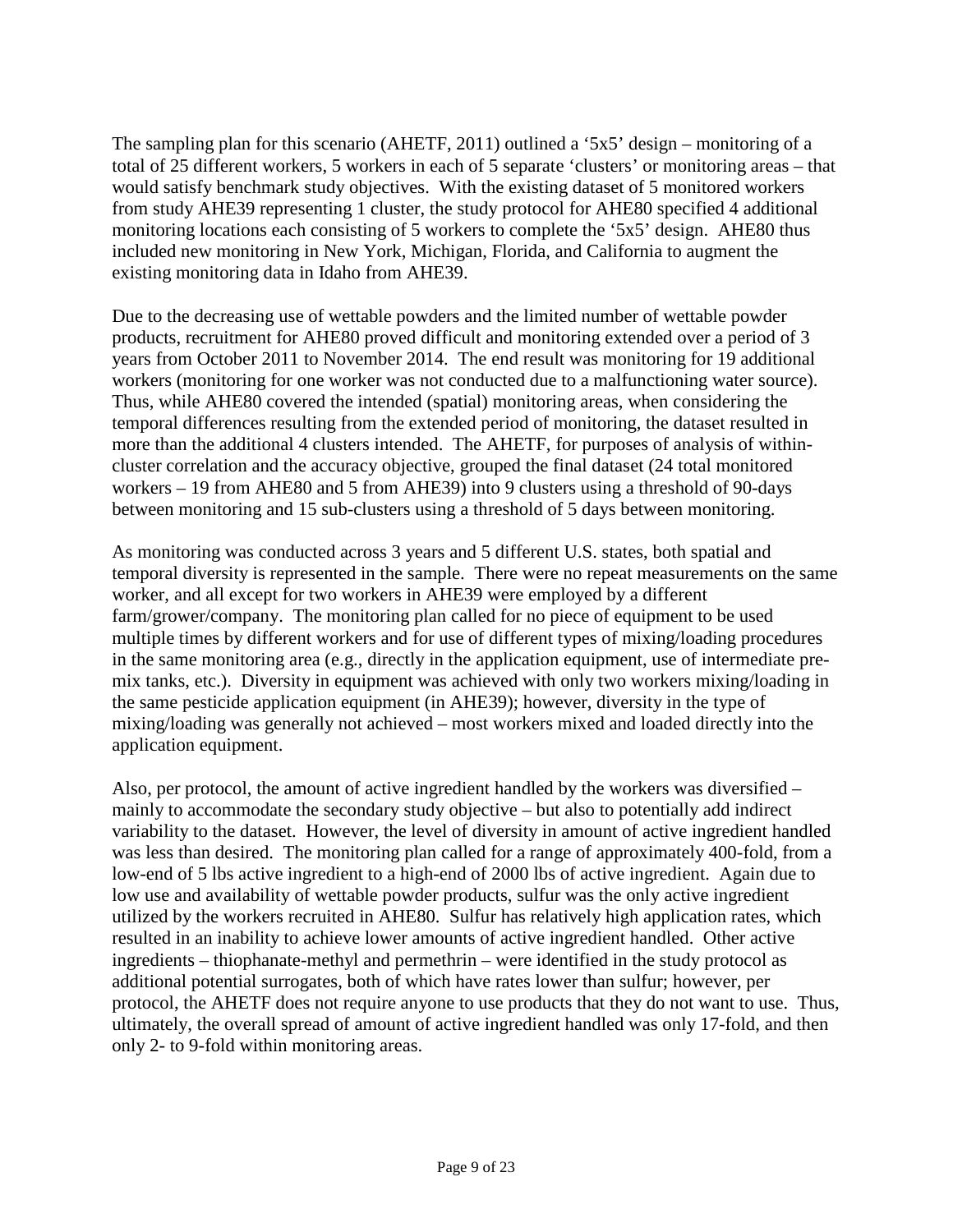For more details on worker characteristics and other monitoring conditions see the monograph submission (AHE1015), and the study report submissions (AHE80 and AHE39) and their corresponding EPA reviews (Crowley, 2016 and Williams and Crowley, 2016).

# **3.2 Exposure Monitoring and Calculations**

In AHE80 and AHE39 workers were monitored on actual days of work, handling between 55 to 925 lbs of active ingredient (diazinon and sulfur), mixing and loading between 300 and 12,500 gallons of solution over 3 to 25 separate mixing/loading events in 1 to 10 hours. All workers wore long-sleeved shirts, pants, shoes/socks and chemical-resistant gloves; some wore eye protection or respirators.[8](#page-9-0)

Dermal exposure was measured using 100% cotton "whole body dosimeters" (WBD) underneath normal work clothing (e.g., long-sleeved shirt, long pants, socks and shoes), hand rinses (collected at the end of the day and during restroom and lunch breaks), and face/neck wipes. Per AHETF goals, monitoring was conducted to represent exposure for workers wearing long-sleeve shirts, pants, shoes/socks, chemical-resistant gloves and no respiratory protection. In order to simulate total head exposure without eye protection or respirators, face/neck wipe samples for those workers who did use eye protection and/or respirators were adjusted to extrapolate to portions of the head covered by protective eyewear, respirators, and/or hair.

Additionally, as presented at a June 2007 HSRB meeting, to account for potential residue collection method inefficiencies<sup>[9](#page-9-1)</sup>, EPA follows the rules below to determine whether to adjust the hand and face/neck field study measurements:

- if measured exposures from hands, face and neck constitute less than 20% of total dermal exposure as an average across all workers, no action is required;
- if measured exposure from hands and face/neck constitutes between 20% and 60% of total dermal exposure, the measurements shall be adjusted upward by a factor of 2, or submission of a validation study to support the residue collection method;
- if measured exposure from hands and face/neck constitutes greater than 60% of total dermal exposure, a validation study demonstrating the efficiency of the residue collection methods is required.

For these studies, the measurements fell in the first category – on average 11% of total dermal exposure consisted of exposure to the hands and head – thus hand rinse and face/neck wipe measurements have not been corrected for any potential method inefficiencies.

Inhalation exposure was measured using a personal air sampling pump and glass fiber filter cassette cartridges. The cassette cartridge is attached to the worker's shirt collar to continuously sample air from the breathing zone.

<span id="page-9-0"></span> <sup>8</sup> All work attire met the requirements of the product labels and EPA's Worker Protection Standard. Respirators were worn at worker preference, but not required by product labels.

<span id="page-9-1"></span><sup>&</sup>lt;sup>9</sup> The terminology used to describe this are "method efficiency adjusted" (MEA) or "method efficiency corrected" (MEC).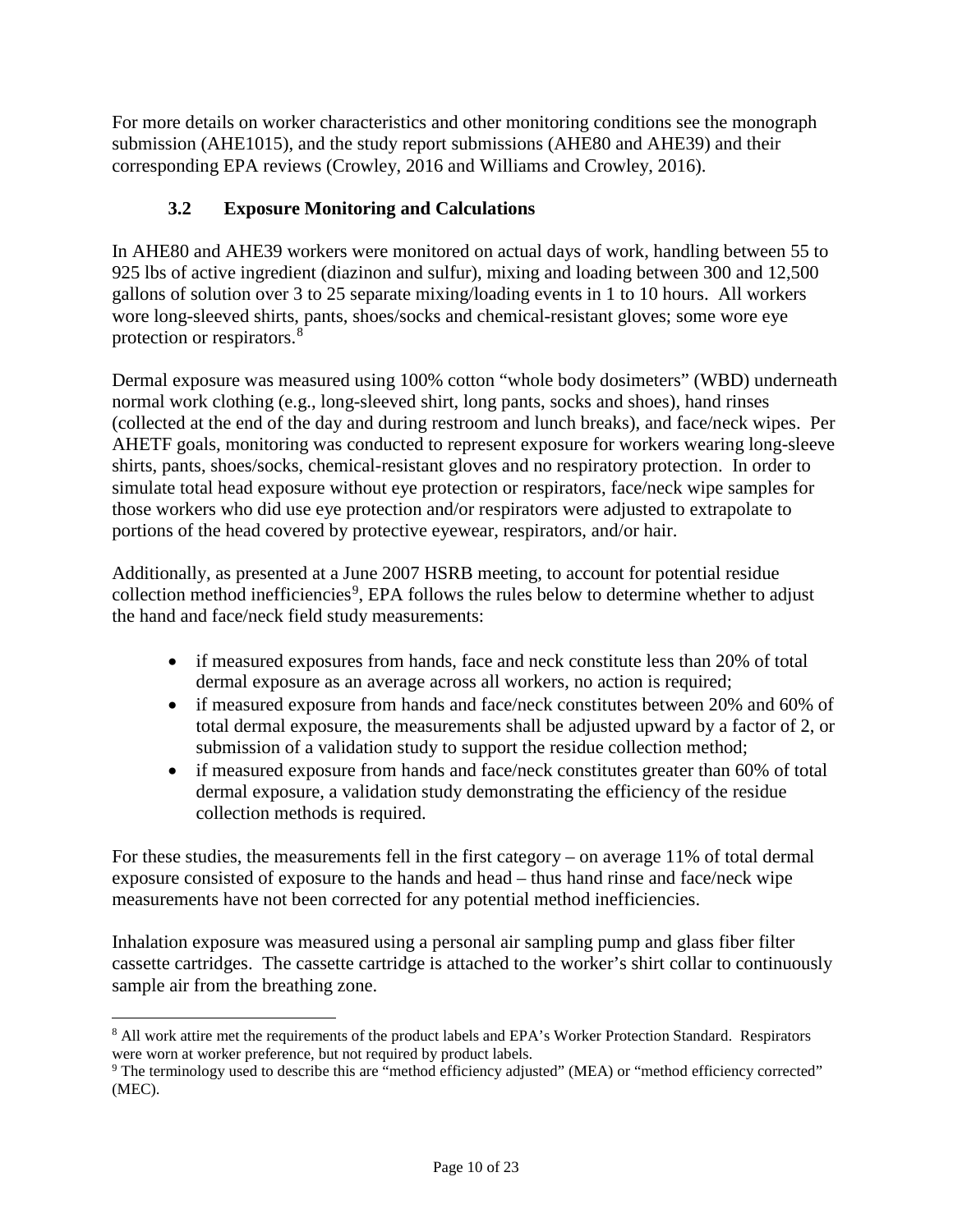Total dermal exposure was calculated by summing exposure across all body parts for each individual monitored. Total inhalation exposures were calculated by adjusting the measured air concentration (i.e., ug/L) using a breathing rate of 16.7 L/min representing light activities (NAFTA, 1998), and total work/monitoring time.<sup>[10](#page-10-1)</sup> Dermal and inhalation unit exposures (i.e., ug/lb ai handled) are then calculated by dividing the summed total exposure by the amount of active ingredient handled.

A summary of the 24 mixer/loader MUs is provided in [Table 2](#page-10-0) below, with data plots shown in Figures 3 and 4. All field measurements were adjusted by their corresponding field fortification recovery values. In addition, though alternate methods can be applied by data users (e.g., maximum likelihood estimation), residues with results less than analytical limits use the "½ analytical limit" (either ½ LOD or LOQ) convention. More details on exposure measurements, field fortification sampling, and other laboratory measurements can be found in the respective study reviews of AHE80 and AHE39 (Crowley, 2016 and Williams and Crowley, 2016).

<span id="page-10-0"></span>

| Table 2. Mixing/Loading Wettable Powder Exposure Summary |                |                          |                                       |                                 |                                 |                 |                                    |                   |  |
|----------------------------------------------------------|----------------|--------------------------|---------------------------------------|---------------------------------|---------------------------------|-----------------|------------------------------------|-------------------|--|
| <b>Study</b>                                             | MU<br>ID       | <b>State</b>             | <b>Mix/Load Type</b>                  | Work/<br><b>Monitoring Time</b> | <b>Solution</b><br><b>Mixed</b> | AaiH<br>$(lbs)$ | <b>Unit Exposure</b><br>(ug/lb ai) |                   |  |
|                                                          |                |                          |                                       | (hours)                         | (gallons)                       |                 | <b>Dermal</b>                      | <b>Inhalation</b> |  |
| AHE80                                                    | M1             | FL                       | Pre-mix/Slurry<br>(on-board inductor) | 3.4                             | 3000                            | 54.6            | 237                                | 13.5              |  |
| AHE80                                                    | M <sub>2</sub> | <b>NY</b>                | App. Equip.                           | 3.2                             | 1800                            | 108             | 108                                | 3.91              |  |
| AHE80                                                    | M <sub>3</sub> | <b>NY</b>                | App. Equip.                           | 7.3                             | 5500                            | 300             | 12.2                               | 0.809             |  |
| AHE80                                                    | M <sub>4</sub> | <b>NY</b>                | App. Equip.                           | 9.1                             | 12500                           | 685             | 89.8                               | 3.39              |  |
| AHE80                                                    | M <sub>5</sub> | <b>NY</b>                | App. Equip.                           | 5.4                             | 6500                            | 438             | 71.0                               | 0.930             |  |
| AHE80                                                    | M6             | FL                       | App. Equip.                           | 2.8                             | 5000                            | 97.0            | 46.8                               | 2.98              |  |
| AHE80                                                    | M <sub>7</sub> | $\mathbf{FL}$            | App. Equip.                           | 3.5                             | 4000                            | 196             | 29.3                               | 0.059             |  |
| AHE80                                                    | M8             | CA                       | App. Equip.                           | 9.1                             | 4500                            | 316             | 45.6                               | 0.758             |  |
| AHE80                                                    | M <sub>9</sub> | CA                       | App. Equip.                           | 3.8                             | 2400                            | 93.6            | 6.31                               | 0.127             |  |
| AHE80                                                    | M10            | CA                       | App. Equip.                           | 1.8                             | 2400                            | 96.0            | 7.74                               | 0.127             |  |
| AHE80                                                    | M11            | CA                       | App. Equip.                           | 4.9                             | 1500                            | 69.9            | 17.1                               | 0.235             |  |
| AHE80                                                    | M12            | MI                       | App. Equip.                           | 3.5                             | 920                             | 118             | 40.4                               | 2.81              |  |
| AHE80                                                    | M13            | MI                       | Pre-mix<br>(Holding tanks)            | 3.4                             | 6100                            | 925             | 0.637                              | 0.089             |  |
| AHE80                                                    | M14            | MI                       | App. Equip.                           | 2.5                             | 1600                            | 346             | 45.4                               | 0.505             |  |
| AHE80                                                    | M16            | MI                       | App. Equip.                           | 8.1                             | 2000                            | 122             | 20.8                               | 0.082             |  |
| AHE80                                                    | M17            | $\ensuremath{\text{NY}}$ | App. Equip.                           | 0.6                             | 1500                            | 79.8            | 38.5                               | 0.031             |  |
| AHE80                                                    | M18            | FL                       | App. Equip.                           | 2.5                             | 3000                            | 143             | 34.3                               | 1.62              |  |
| AHE80                                                    | M19            | CA                       | App. Equip.                           | 1.8                             | 710                             | 71.7            | 10.9                               | 0.171             |  |
| AHE80                                                    | M20            | FL                       | Pre-mix/Slurry<br>(on-board inductor) | 2.5                             | 3000                            | 71.7            | 27.4                               | 0.079             |  |
| AHE39                                                    | M1             | ID                       | Pre-mix/Slurry                        | 9.9                             | 700                             | 138             | 23.7                               | 4.25              |  |
| AHE39                                                    | M <sub>2</sub> | ID                       | Pre-mix/Slurry                        | 8.3                             | 300                             | 59.1            | 52.6                               | 2.50              |  |
| AHE39                                                    | M <sub>3</sub> | ID                       | Pre-mix/Slurry                        | 9.1                             | 300                             | 59.1            | 12.1                               | 3.91              |  |
| AHE39                                                    | M <sub>4</sub> | ID                       | Pre-mix/Slurry                        | 8.4                             | 500                             | 98.5            | 44.0                               | 3.42              |  |
| AHE39                                                    | M <sub>5</sub> | ID                       | Pre-mix/Slurry                        | 8.2                             | 500                             | 98.5            | 133                                | 10.3              |  |

<span id="page-10-1"></span><sup>&</sup>lt;sup>10</sup> Inhalation Exposure (ug) = collected air residue (ug) x [breathing rate (L/min)  $\div$  average pump flow rate (L/min)].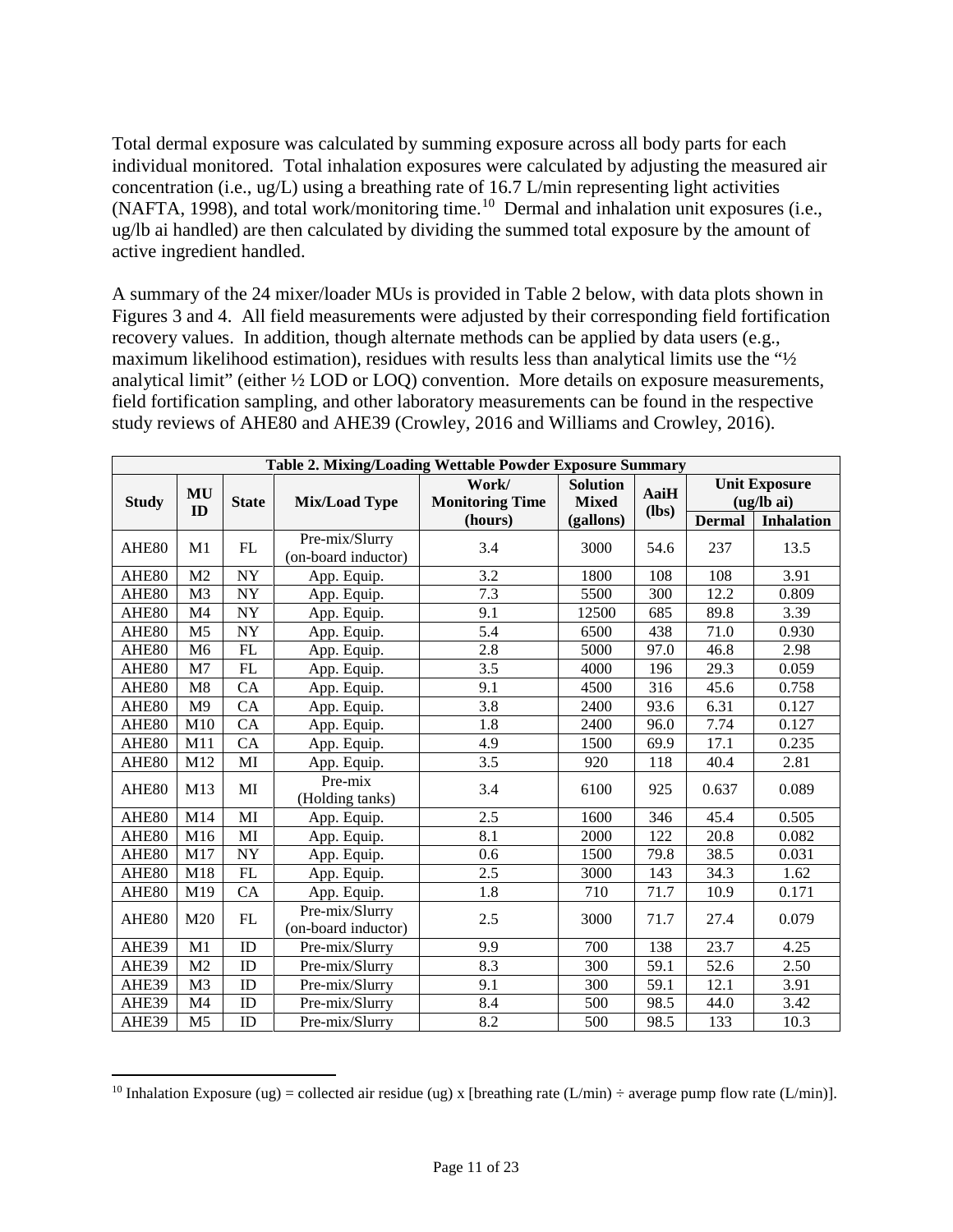

#### **3.3 Evaluation of Scenario Benchmark Objectives**

The AHETF monograph details the extent to which the mixing/loading wettable powder scenario meets objectives described in Section 2.1. The monograph states that while the primary objective (3-fold accuracy) was met, the secondary objective (adequate analytical power) was not. EPA agrees with the methodologies used to assess these objectives (Appendix D of Klonne and Holden, 2016) and has independently confirmed the results by re-analyzing the data with the AHETF-supplied statistical programming code.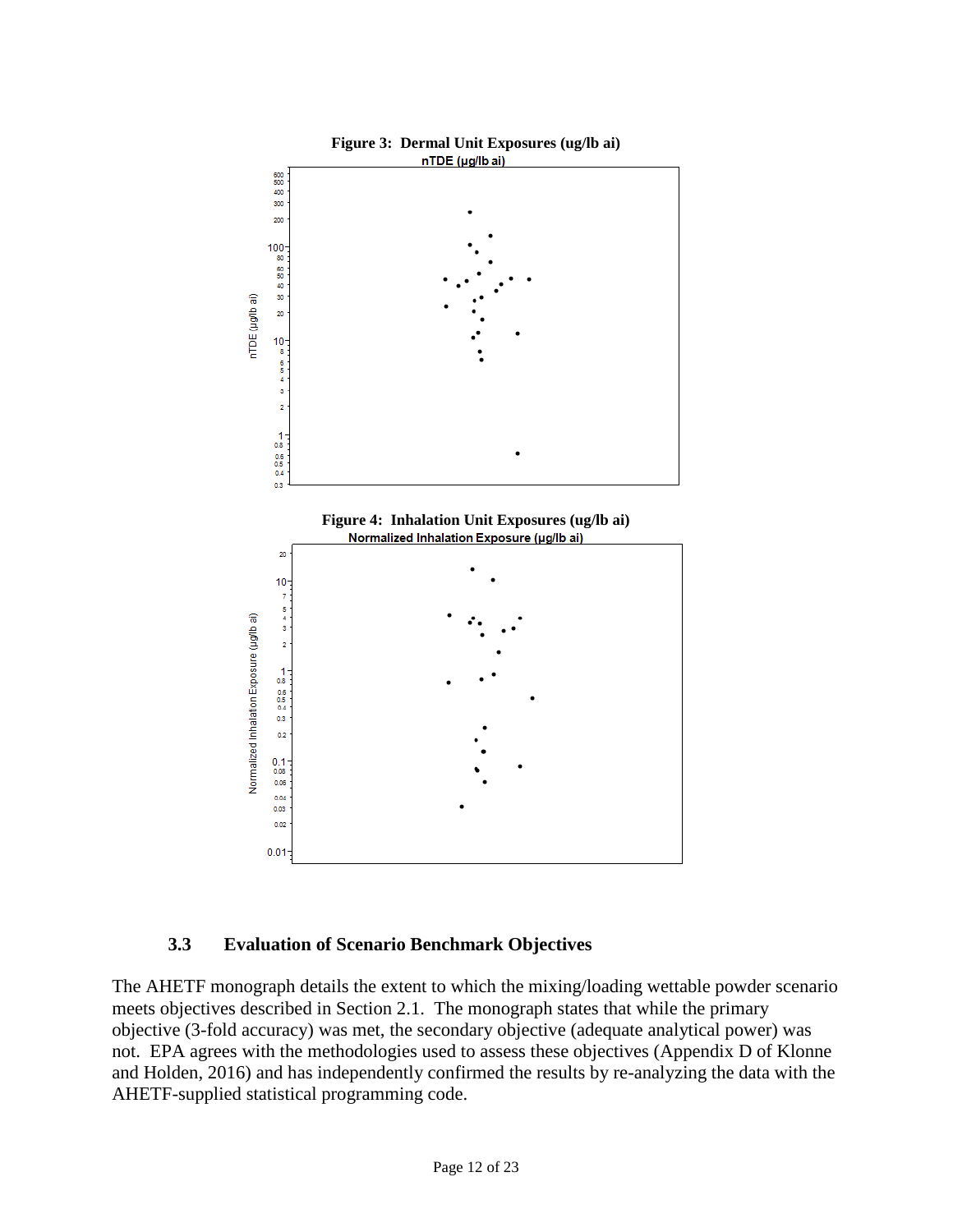## **3.3.1 Primary Objective: fold Relative Accuracy (fRA)**

The primary benchmark objective for AHETF scenarios is for select statistics – the geometric mean (GM), the arithmetic mean (AM), and the  $95<sup>th</sup>$  percentile (P95) – to be accurate within 3fold with 95% confidence (i.e., "fold relative accuracy" or fRA).

First, the AHETF evaluated the structure of the final dataset in comparison to the intended study design. The initial study design assumed a total of 25 monitored workers: 5 clusters each consisting of 5 monitored workers. The pre-existing data, AHE39, represented 1 cluster, while the newly planned study, AHE80, would constitute the remaining 4 additional clusters. Importantly when demonstrating that the planned study design would satisfy the accuracy objective, knowing that uncertainty can be underestimated if independence is assumed, the AHETF incorporated the potential correlation of monitoring within the same cluster.

However, when AHE80 was conducted, the AHETF was not able to achieve the intended '4 x 5' efficient monitoring configuration due to recruitment difficulties. This resulted in an extended (3 year) monitoring period and, from a data analysis perspective, more clusters than intended. While AHE80 utilized the 4 monitoring areas as intended – NY, FL, MI, and CA – the temporal variability was more than anticipated. For example, the AHETF conducted monitoring in Florida in 2011, 2012, and then again in 2014. Ultimately, the analysis of the benchmark grouped the data from the 5 monitoring areas into 9 clusters (using a 90-day monitoring separation as the threshold, and then a total of 15 sub-clusters (using a 5-day monitoring threshold within each cluster). Figure 5 below (from AHE1015 Appendix D Table 3) illustrates the clustering used for analysis of the primary objective.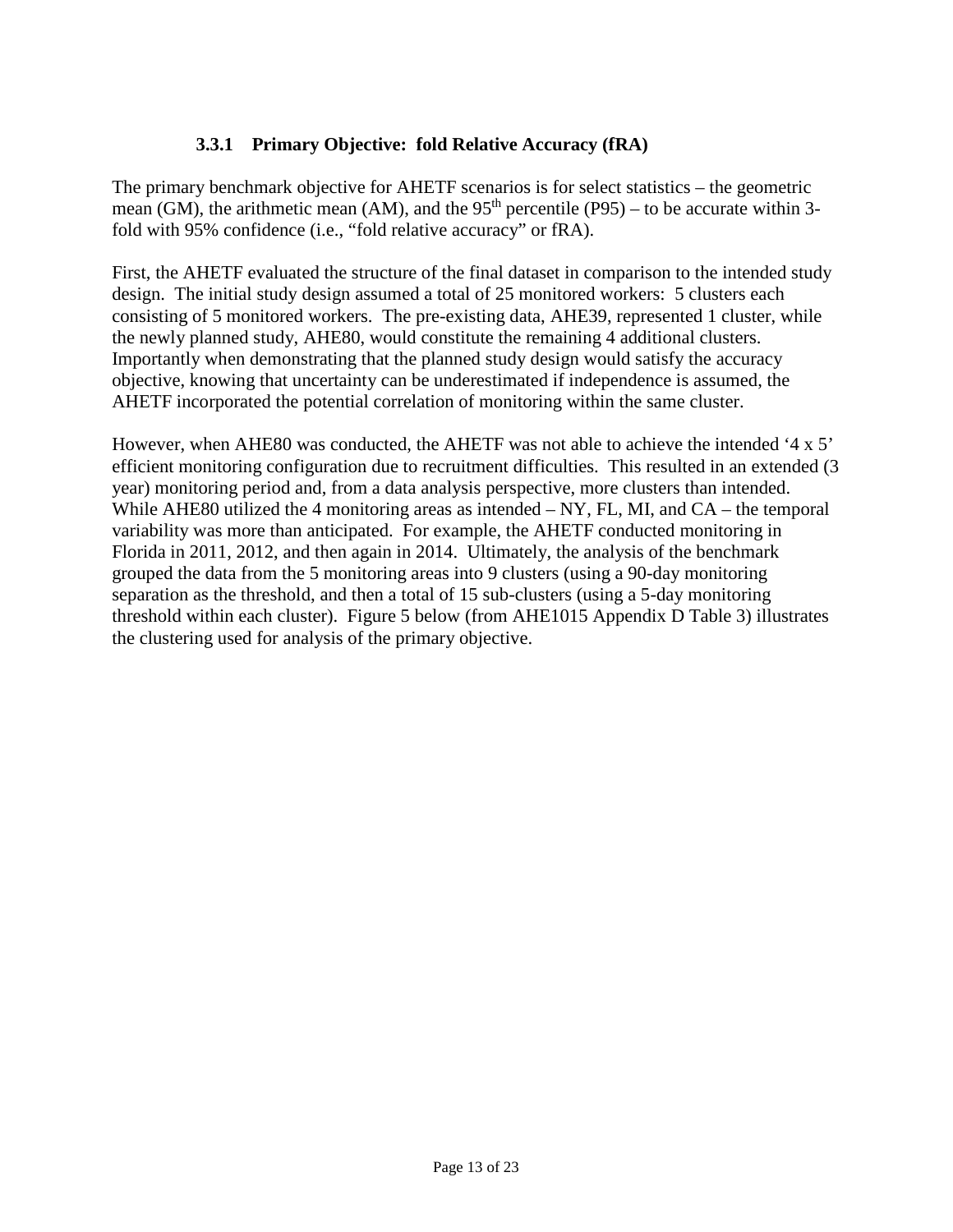| Monitoring<br>Area | Monitoring<br>Unit | Monitoring<br>Date | <b>Nearest Town</b>   | Cluster        | Sub-<br>Cluster |
|--------------------|--------------------|--------------------|-----------------------|----------------|-----------------|
|                    | $39-M3$            | 06/01/2006         | Weiser ID             |                |                 |
|                    | $39-M2$            | 06/02/2006         | Payette ID            |                |                 |
| $39$ -ID           | 39-M4              | 06/02/2006         | Payette ID            | 1              | 1               |
|                    | 39-M1              | 06/03/2006         | Payette ID            |                |                 |
|                    | 39-M <sub>5</sub>  | 06/04/2006         | Payette ID            |                |                 |
|                    | M2                 | 05/14/2012         | Williamson NY         |                |                 |
|                    | M <sub>3</sub>     | 05/15/2012         | <b>Wolcott NY</b>     | $\overline{2}$ | $\overline{2}$  |
| 81-NY              | M <sub>4</sub>     | 05/16/2012         | Sodus NY              |                |                 |
|                    | M5                 | 05/18/2012         | Williamson NY         |                |                 |
|                    | M17                | 05/28/2014         | <b>Burt NY</b>        | 3              | 3               |
|                    | M1                 | 10/19/2011         | Zolfo Springs FL      | 4              | $\overline{4}$  |
|                    | M6                 | 10/10/2012         | Fort Pierce FL        | 5              | 5a              |
| $82-FL$            | M <sub>7</sub>     | 11/01/2012         | Haines City FL        |                | 5 <sub>b</sub>  |
|                    | M18                | 11/06/2014         | Lake Placid FL        | 6              | 6a              |
|                    | M <sub>20</sub>    | 12/18/2014         | Wauchula FL           |                | 6 <sub>b</sub>  |
|                    | M12                | 04/26/2013         | St. Joseph MI         |                | 7a              |
| 83-MI              | M13                | 05/24/2013         | <b>Suttons Bay MI</b> | 7              | 7 <sub>b</sub>  |
|                    | M14                | 06/03/2013         | Central Lake MI       |                | $\overline{7c}$ |
|                    | M <sub>16</sub>    | 06/15/2013         | Elk Rapids MI         |                | 7d              |
|                    | M8                 | 03/27/2013         | Selma CA              |                |                 |
| 84-CA              | M9                 | 03/28/2013         | Del Rey CA            |                | 8a              |
|                    | M10                | 03/29/2013         | Selma CA              | 8              |                 |
|                    | M11                | 04/12/2013         | Kingsburg CA          |                | 8b              |
|                    | M19                | 11/26/2014         | Fresno CA             | 9              | 9               |

**Figure 5: AHE1015 Summary of Data 'Clusters'**

Next, the AHETF demonstrated both dermal and inhalation unit exposures were shown to fit lognormal distributions reasonably well; lognormal probability plots (and normal probability plots, for comparison) are provided as Appendix A. Finally, the AHETF calculated estimates of the GM, AM and P95 based on three variations of the data:

- Non-parametric empirical (i.e., ranked) estimates;
- Assuming a lognormal distribution and a simple random sample (SRS); and,
- Hierarchical variance component modeling to account for potential MU correlations, as noted above.

As presented in Appendix C of the AHETF Governing Document (AHETF, 2008 and AHETF, 2010) and Appendix D of the scenario monograph (Klonne and Holden, 2016), the 95% confidence limits for each of these estimates were obtained by generating 10,000 parametric bootstrap samples. Then, the fRA for each was determined as the maximum of the two ratios of the statistical point estimates with their respective upper and lower 95% confidence limits. The primary benchmark of 3-fold accuracy for select statistics was met for dermal exposure data. Though not subject to the same objective as dermal exposure, accuracy results for inhalation were higher than those for dermal, likely due to the larger variability in the inhalation exposure distribution. A summary of the results is presented in Table 3 below.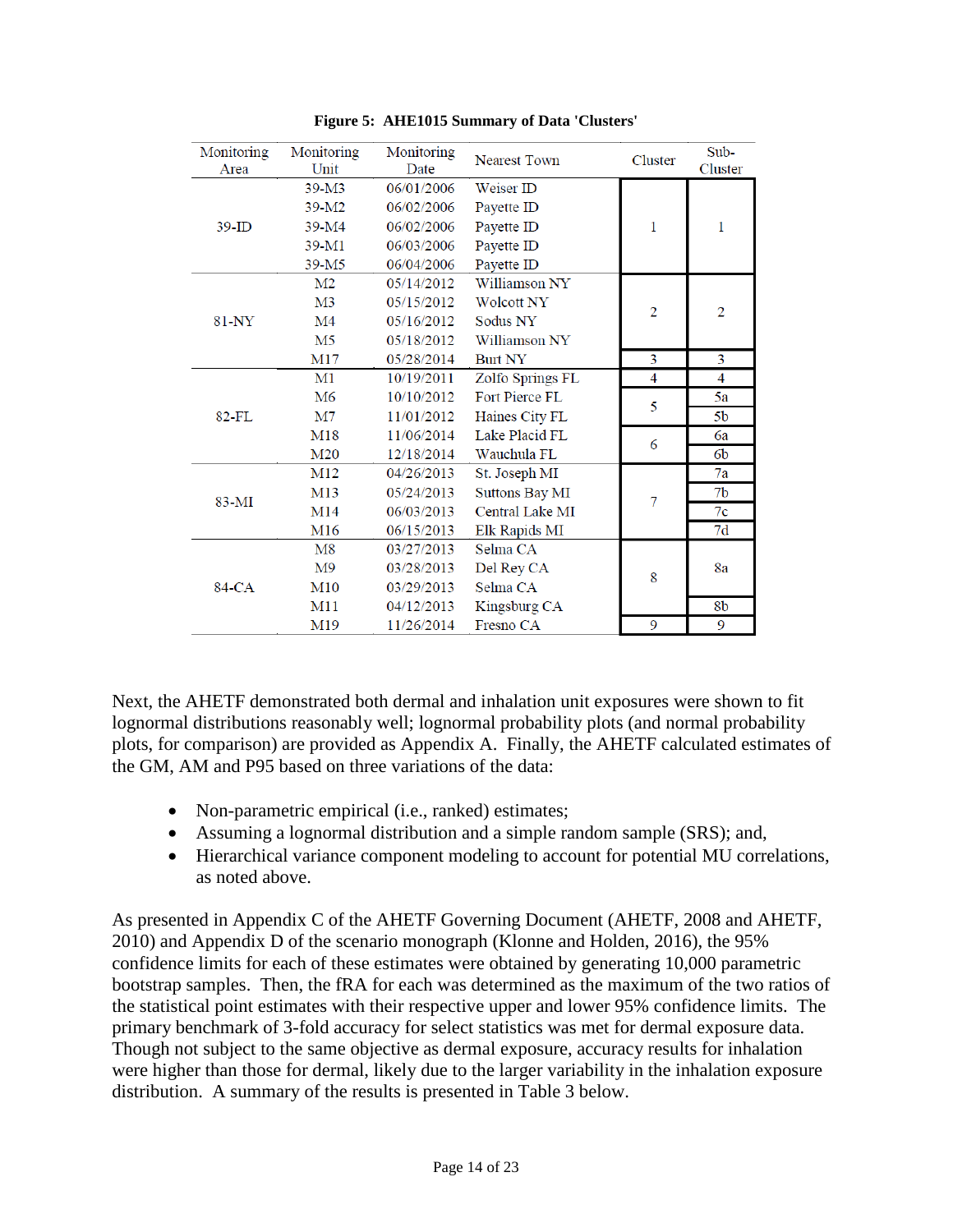| Table 3. Mixing/Loading Wettable Powders - Results of Primary Benchmark Analysis                                   |                                                                                                                     |                          |                                |                                                                                                       |                   |       |  |
|--------------------------------------------------------------------------------------------------------------------|---------------------------------------------------------------------------------------------------------------------|--------------------------|--------------------------------|-------------------------------------------------------------------------------------------------------|-------------------|-------|--|
|                                                                                                                    |                                                                                                                     | <b>Dermal</b>            | <b>Inhalation</b> <sup>a</sup> |                                                                                                       |                   |       |  |
| <b>Statistic</b>                                                                                                   |                                                                                                                     | Unit Exposure (ug/lb ai) |                                | Unit Exposure (ug/lb ai)                                                                              | fRA <sub>95</sub> |       |  |
|                                                                                                                    | <b>Estimate</b>                                                                                                     | 95% CI                   | fRA <sub>95</sub>              | <b>Estimate</b>                                                                                       | 95% CI            |       |  |
| GM <sub>S</sub>                                                                                                    | 28.6                                                                                                                | 15.1-48.3                | 1.8                            | 0.739                                                                                                 | 0.148-1.476       | 3.2   |  |
| GSD <sub>S</sub>                                                                                                   | 3.34                                                                                                                | 2.37-4.89                | --                             | 6.09                                                                                                  | 3.17-13.27        | $- -$ |  |
| $GM_M$                                                                                                             | 27.0                                                                                                                | 15.2-47.8                | 1.8                            | 0.466                                                                                                 | 0.178-1.240       | 2.6   |  |
| $GSD_M$                                                                                                            | 3.42                                                                                                                | 2.39-5.16                | --                             | 6.58                                                                                                  | 3.35-13.37        |       |  |
| ICC <sub>c</sub>                                                                                                   | 0.00                                                                                                                | $0.00 - 0.54$            | --                             | 0.00                                                                                                  | $0.00 - 0.74$     | --    |  |
| ICC <sub>s</sub>                                                                                                   | 0.25                                                                                                                | $0.00 - 0.75$            |                                | 0.83                                                                                                  | $0.07 - 0.95$     | $- -$ |  |
|                                                                                                                    | $GM_s$ = geometric mean assuming SRS = "exp(average of 24 ln(UE)) values".                                          |                          |                                |                                                                                                       |                   |       |  |
|                                                                                                                    |                                                                                                                     |                          |                                | $GSD_S$ = geometric standard deviation assuming $SRS$ = "exp(standard deviation of 24 ln(UE)) values" |                   |       |  |
|                                                                                                                    | $GM_M$ = variance component model-based geometric mean                                                              |                          |                                |                                                                                                       |                   |       |  |
|                                                                                                                    | $GSD_M$ = variance component model-based geometric standard deviation                                               |                          |                                |                                                                                                       |                   |       |  |
|                                                                                                                    | $\text{ICC}_C = \text{intra-class correlation}$ for data in the same cluster but different subclusters              |                          |                                |                                                                                                       |                   |       |  |
|                                                                                                                    | $ICCS = intra-class correlation for data in the same subcluster$                                                    |                          |                                |                                                                                                       |                   |       |  |
| AM <sub>S</sub>                                                                                                    | 48.1                                                                                                                | 26.7-117.0               | 2.1                            | 2.36                                                                                                  | 0.49-10.45        | 5.0   |  |
| AM <sub>U</sub>                                                                                                    | 59.2                                                                                                                | 28.2-122.5               | 2.1                            | 3.78                                                                                                  | $0.55 - 18.57$    | 5.6   |  |
| $AM_M$                                                                                                             | 57.5                                                                                                                | 28.8-128.4               | 2.1                            | 2.75                                                                                                  | 0.67-17.54        | 5.0   |  |
|                                                                                                                    | $AM_s$ = simple average of 24 unit exposures                                                                        |                          |                                |                                                                                                       |                   |       |  |
|                                                                                                                    | $AM_U =$ arithmetic mean based on $GM_S = GM_S * exp{0.5 * ((lnGSD_S)^2)}$                                          |                          |                                |                                                                                                       |                   |       |  |
|                                                                                                                    |                                                                                                                     |                          |                                | $AM_M$ = variance component model-based arithmetic mean = $GM_M$ * exp{0.5*((lnGSD <sub>M</sub> )^2}  |                   |       |  |
| P95 <sub>S</sub>                                                                                                   | 133                                                                                                                 | 68-494                   | 2.8                            | 10.3                                                                                                  | 1.5-45.5          | 6.3   |  |
| $P95_U$                                                                                                            | 208                                                                                                                 | 87-461                   | 2.3                            | 14.4                                                                                                  | $2.0 - 52.0$      | 5.1   |  |
| $P95_M$                                                                                                            | 204                                                                                                                 | 89-491                   | 2.3                            | 10.4                                                                                                  | $2.4 - 47.1$      | 4.3   |  |
|                                                                                                                    |                                                                                                                     |                          |                                | $P95_s = 95th$ percentile (i.e., the $23rd$ unit exposure out of 24 ranked in ascending order)        |                   |       |  |
| $P95U = 95th$ percentile based on GM <sub>S</sub> = GM <sub>S</sub> * GSD <sub>S</sub> ^1.645                      |                                                                                                                     |                          |                                |                                                                                                       |                   |       |  |
| $P95_M$ = variance component model-based 95 <sup>th</sup> percentile = $GM_M$ <sup>*</sup> GSD <sub>M</sub> ^1.645 |                                                                                                                     |                          |                                |                                                                                                       |                   |       |  |
|                                                                                                                    | a Accuracy results for inhalation exposure are presented but, unlike dermal exposure, are not subject to the 3-fold |                          |                                |                                                                                                       |                   |       |  |
|                                                                                                                    | threshold study objective.                                                                                          |                          |                                |                                                                                                       |                   |       |  |

In a separate analysis, EPA added another hierarchy/grouping consisting of U.S. state to evaluate whether any different conclusions would be drawn using an alternative model. The AHETF's model consisted of subjects  $(n=24)$  nested within the 5-day monitoring time threshold (15) clusters) nested within "U.S. state by 90-day monitoring threshold" (9 clusters). To this EPA added a third, higher level grouping by U.S. state, resulting in a model consisting of subjects (n=24) nested within the 5-day monitoring time threshold (15 clusters) nested within "U.S. state by 90-day monitoring threshold" (9 clusters) nested within U.S. state (5 clusters). This model did not result in substantively different estimates of statistics (e.g., GM, GSD, etc.) compared with the model used by the AHETF. Thus, EPA found the data structure used by the AHETF to evaluate this benchmark to be reasonable.

# **3.3.2 Secondary Objective: Evaluating Proportionality**

The secondary objective of the study design is to be able to distinguish, with 80% statistical power, complete proportionality from complete independence between dermal exposure and amount of active ingredient handled. To evaluate the relationship for this scenario the AHETF performed regression analysis of ln(exposure) and ln(AaiH) to determine if the slope is not significantly different than 1 – providing support for a proportional relationship – or if the slope is not significantly different than 0 – providing support for an independent relationship. A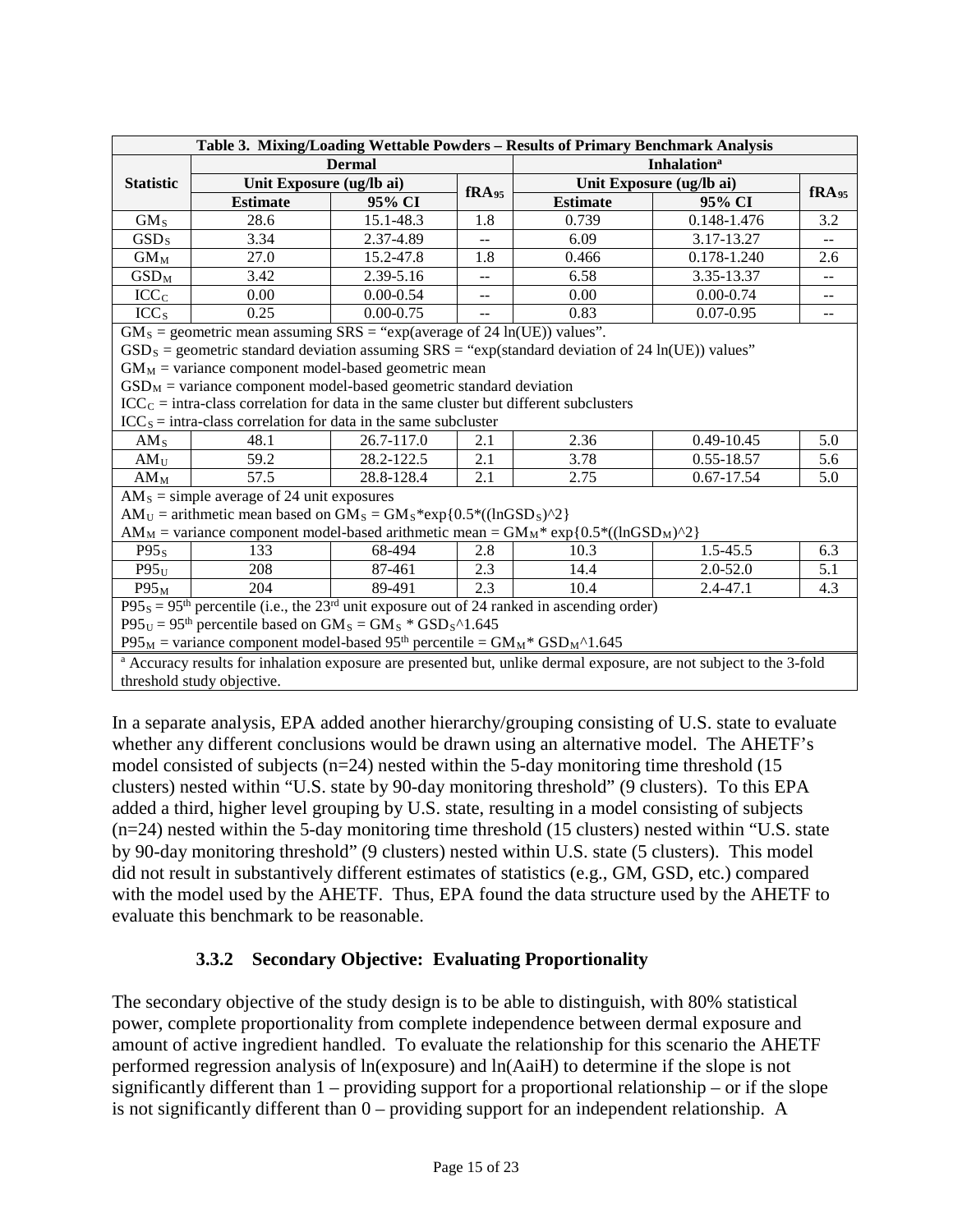proportional relationship would mean that doubling the amount of active ingredient handled would double exposure. Both simple linear regression and mixed-effect regression were performed to evaluate the relationship between dermal exposure and AaiH. A confidence interval of 1.4 (or less) indicates at least 80% statistical power. Upon completion of the study the data can be analyzed to see if it provides a level of precision consistent with that benchmark. As shown in Table 5 below, for dermal exposure, the width of the confidence interval for the slope of the mixed-effects regression – preferred since it accounts for within-cluster correlation – is greater than 1.4; therefore, this benchmark was not met.

The results for worker M13 were unique in the dataset – this worker handled the most active ingredient (925 lbs of sulfur) but had the lowest dermal exposure (589 µg), a result that was at odds with the rest of the data. This worker's hand and head exposure were similar to the rest of the dataset, but exposure to the rest of the body was the lowest. While the AHETF did not discuss any problems or issues related to this worker's exposure or any issues related to analytical issues, they did investigate the effect of excluding this result on the relationship between exposure and the amount of active ingredient handled<sup>[11](#page-15-1)</sup>. Additionally, though not subject to the secondary benchmark, the AHETF evaluated the relationship between inhalation exposure and the amount of active ingredient handled. The resulting regression slopes and confidence intervals for dermal exposure (with and without M13) and inhalation exposure are summarized in [Table 5](#page-15-0).

<span id="page-15-0"></span>

| <b>Table 5. Summary Results of log-log Regression Slopes</b> |      |                |      |      |               |      |      |                |      |  |
|--------------------------------------------------------------|------|----------------|------|------|---------------|------|------|----------------|------|--|
|                                                              |      |                |      |      |               |      |      |                |      |  |
|                                                              |      |                |      |      |               |      |      |                |      |  |
| Simple<br>Linear                                             | 0.64 | $-0.02 - 1.29$ | 1.31 | 1.22 | $0.63 - 1.81$ | 1.18 | 0.75 | $-0.25 - 1.76$ | 2.01 |  |
| Mixed-<br>Effects                                            | 0.62 | $-0.13 - 1.37$ | 1.50 | 1.21 | $0.50 - 1.92$ | 1.43 | 1.13 | $0.30 - 1.96$  | 1.66 |  |

Note: results shown using the Kenward-Rogers denominator degrees of freedom method. AHETF statistical analysis (AHE1015 Appendices D and E) provides results using the Containment method as well. Results were not substantially different.

For dermal exposure, the slope of the mixed-effects regression – preferred since it accounts for within-cluster correlation – is 0.62 with a 95% confidence interval that includes both 0 and 1, an inconclusive result regarding the relationship between exposure and the amount of active ingredient handled. Figure 6 below (from AHE1015 Appendix D) shows a plot of dermal exposure versus amount of active ingredient handled, with M13 identified.

<span id="page-15-1"></span> $\overline{a}$  $11$  Although the AHETF conducted this sensitivity analysis, they did not propose to exclude exposure for M13 from the dataset and EPA has no reason to and does not intend to rely on results that exclude worker M13.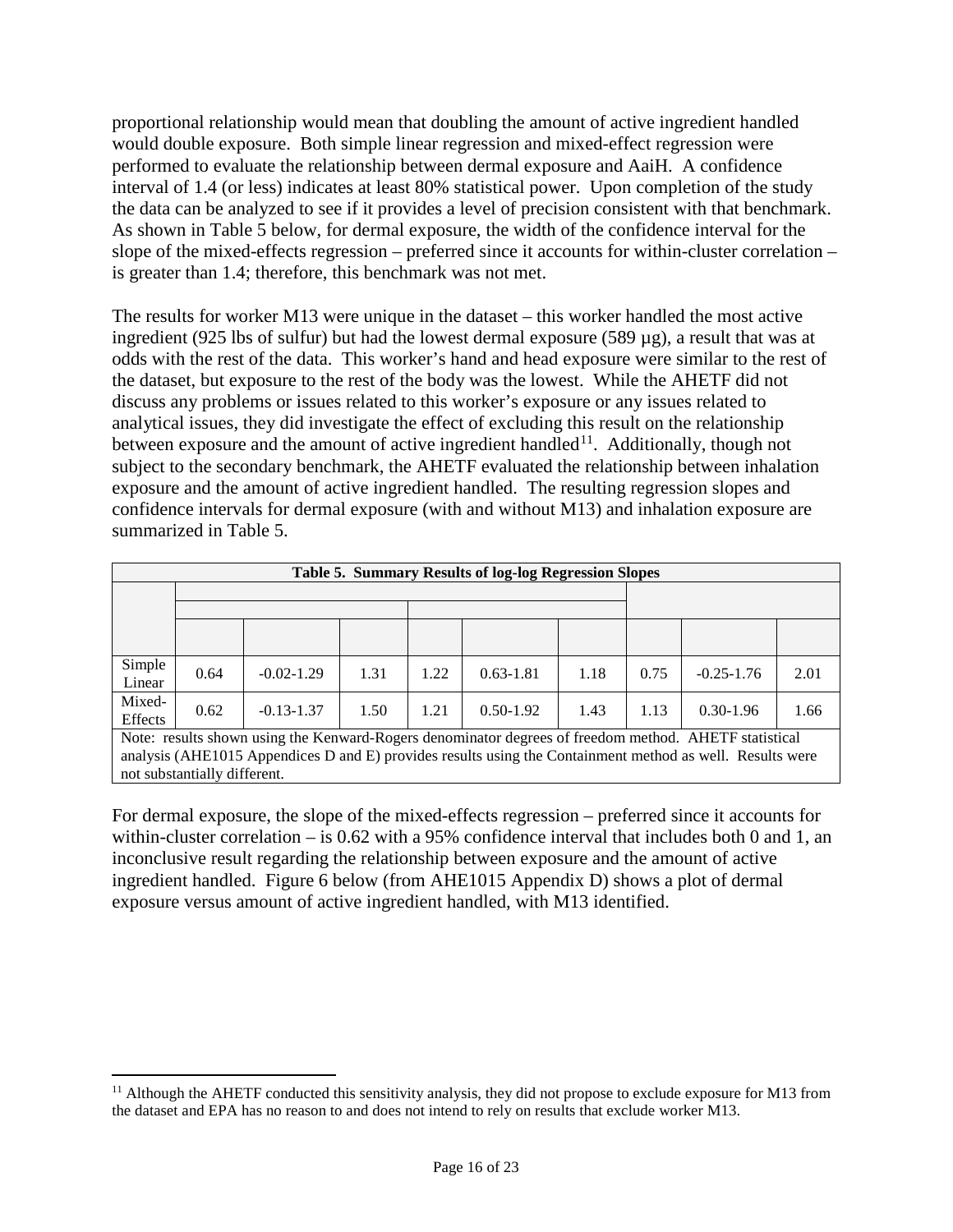**Figure 6: Dermal Exposure (µg) vs. AaiH (lb ai)**



Without exposure for worker M13, however, the slope of the mixed-effects regression is 1.21 with a 95% confidence interval that excludes 0 and includes 1, a result that is consistent with a proportional relationship between exposure and the amount of active ingredient handled. As discussed in Section 3.1 above, the use in AHE80 of only sulfur with its relatively high application rates likely prevented the AHETF from monitoring exposure resulting from use of low amounts of active ingredient. The range of amount of active ingredient handled was only 17-fold compared to the nearly 100-fold range in dermal exposure. As in any regression, slope estimates are sensitive to the range in both the independent and dependent variables. The range in the amount of active ingredient might in this case be too small, resulting in the inconclusive results shown here. Importantly, while it had an effect on estimates of the slope and confidence intervals, it did not have an effect on the overall results: whether M13 is excluded or not, the secondary benchmark would not have been met.

For inhalation exposure, the mixed-effects regression slope is 1.13, with a 95% confidence intervals that excludes 0 and includes 1, suggesting a proportional relationship is more consistent with the data than an independent relationship. Worker M13 did not have similar analytical effects for inhalation exposure as for dermal exposure. In terms of the secondary objective, the width of the confidence interval was greater than 1.4, indicating the power to detect complete independence from complete proportionality was less than 80%.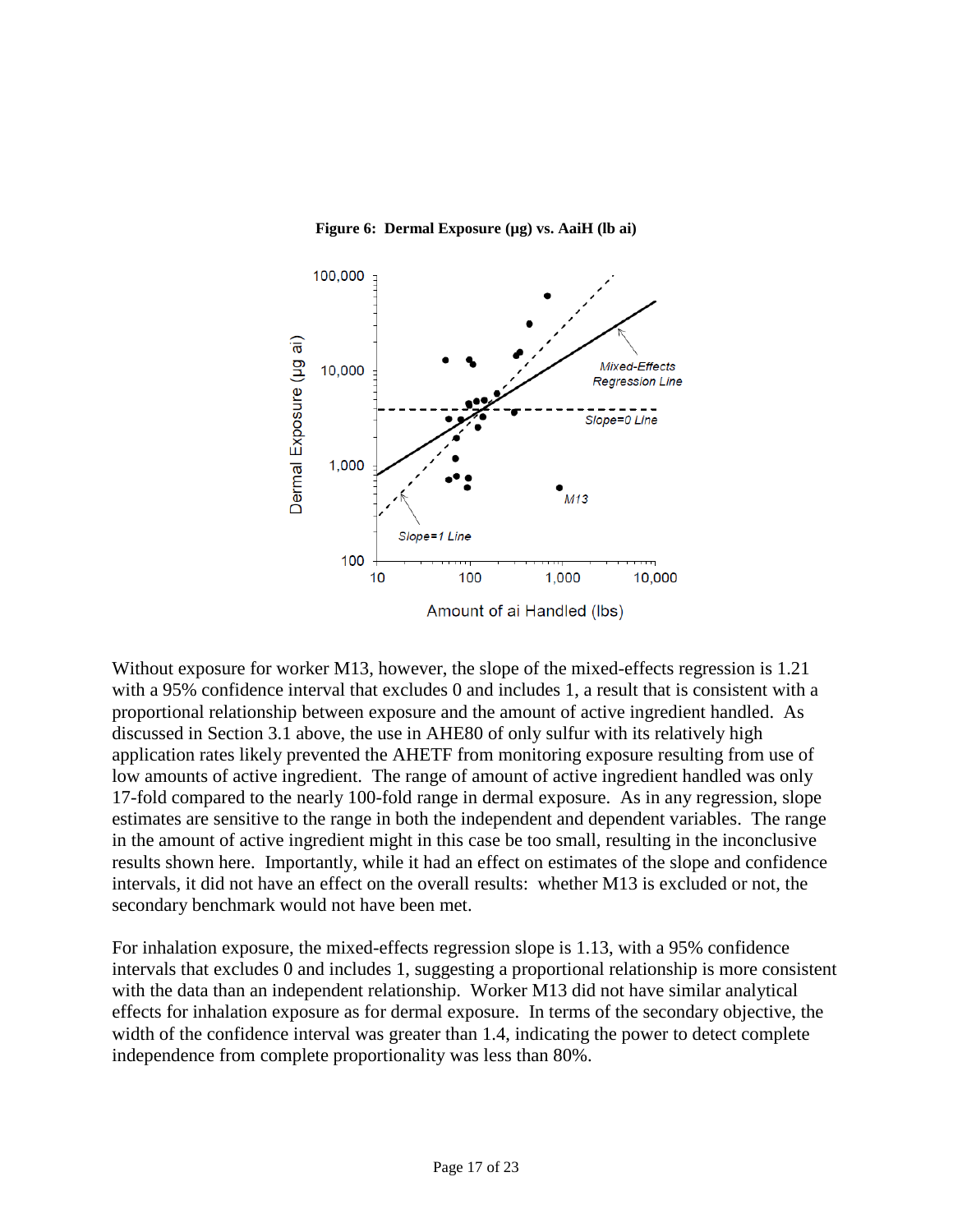# **4.0 Data Generalizations and Limitations**

The need for an upgraded generic pesticide handler exposure database has been publicly discussed and established (Christian, 2007). Existing exposure data for mixing and loading wettable powders was identified (AHE39) and then supplemented by study AHE80 to constitute the completed scenario. The data will be used generically to assess exposure for workers who mix and load any conventional pesticide formulated as a wettable powder. However, certain limitations need to be recognized with respect to collection, use, and interpretation of the exposure data.

# **4.1 Generic Use in Exposure Assessment**

The data comprising this scenario are acceptable for use in assessing exposure for workers who mix and load any conventional pesticide formulated as a wettable powder while wearing a longsleeve shirt, pants, shoes/socks, and chemical-resistant gloves. Importantly, use of the data generically in a regulatory context implies that the pesticide active ingredient being reviewed has a use pattern consistent with the activities and conditions represented by the data for this scenario. Additionally, even for this specific scenario, the availability of this data does not preclude additional consideration or use of acceptable available chemical-specific studies, biomonitoring studies, or other circumstances in which exposure data can be acceptably used in lieu of these data.

# **4.2 Applicability of AHETF Data for Volatile Chemicals**

The data generated in this study are acceptable to use as surrogate data for assessing for workers who mix and load any conventional pesticide formulated as a wettable powder, which, as solid formulations, are generally chemicals of low volatility. Since they are not typically formulated as solid or powder formulations, it is not expected that this dataset would be used to support regulatory decisions for high volatility pesticides (e.g., fumigants).

# **4.3 Use of "Unit Exposures"**

As previously described, statistical analyses were inconclusive regarding support for use of the exposure data normalized by the amount of active ingredient handled. As a result, alternative uses of the data and/or additional exposure 'models' can be investigated. However, HED will continue to recommend use of the exposure data normalized by the amount of active ingredient handled as a default condition for the foreseeable future. Given the nature of routine exposure assessments to assume high levels of amounts of active ingredient handled for purposes of making regulatory decisions, the assumption of proportionality is likely a conservative approach.

# **4.4 Representativeness and Extrapolation to Exposed Population**

Targeting and selecting specific monitoring characteristics (i.e., "purposive sampling") as well as certain restrictions necessary for logistical purposes (e.g., selection of certain U.S. states to ensure a large pool of potential applicators; requiring potential applicators to use certain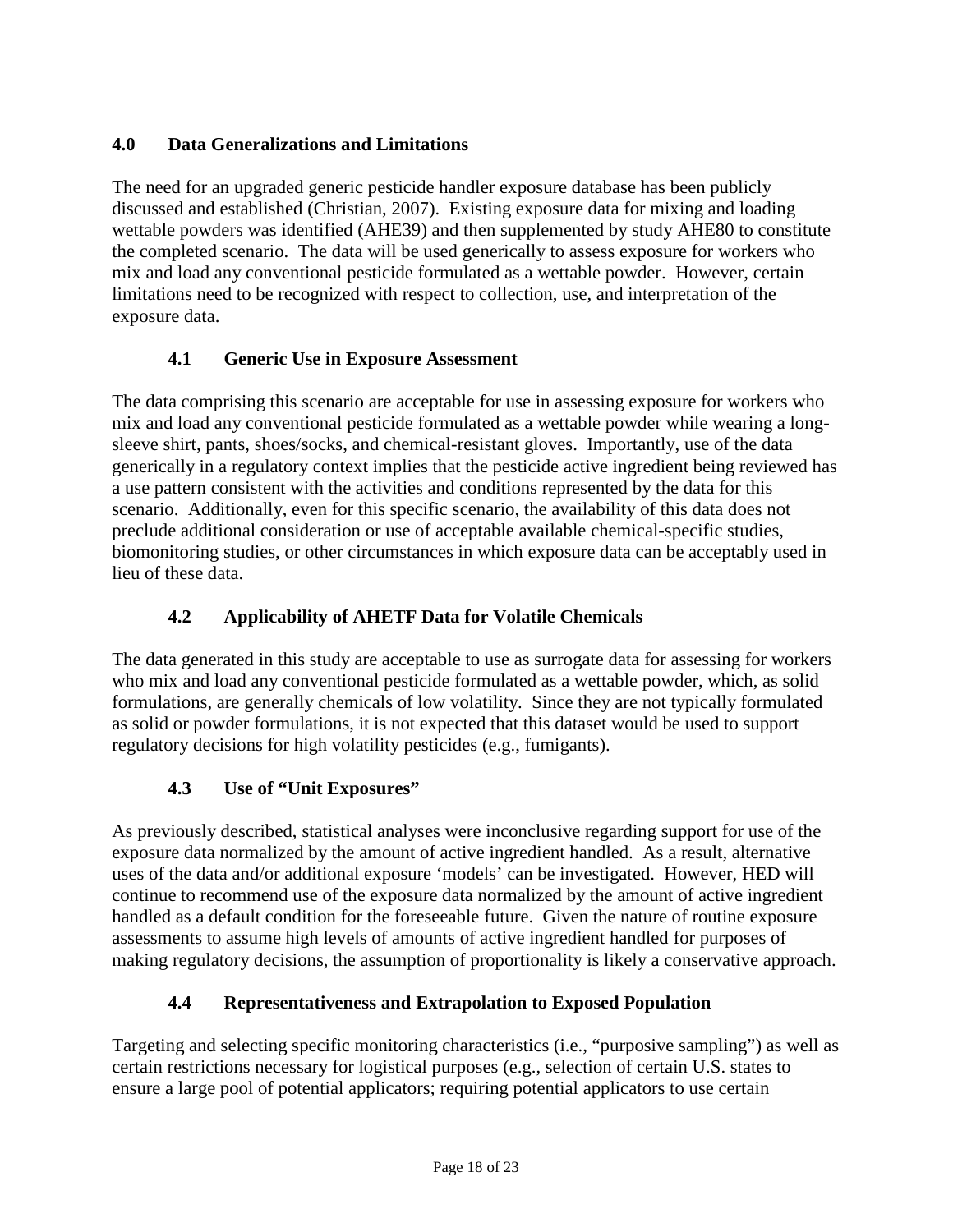pesticides to ensure laboratory analysis of exposure monitoring matrices; and requiring selection of workers who normally wear the scenario-defined minimal PPE), made the studies comprising this scenario neither purely observational nor random to allow for characterization of the dataset as representative of the population of workers who mix and load wettable powder pesticide formulations. It is important to recognize this as a limitation when making use of the data.

Additionally, diversity in both the type of mixing/loading activity and the amount of active ingredient handled, as described in the protocol and pre-study goals, were not achieved. In AHE80 a study goal was to have each monitoring area include a variety of different mixing/loading techniques (e.g., one worker loading directly into the application equipment, another worker mixing in a slurry bucket, etc.), however, most workers in AHE80 loaded and mixed the product directly in the application equipment tank. With respect to the amount of active ingredient handled, as for other variables, the goal was to have diversity within each monitoring area as well as across all monitoring areas, but the preponderance of sulfur as the active ingredient in wettable powder products of choice and its corresponding relatively high application rates may have limited the AHETF's ability to achieve the low-end of the range. In terms of representativeness of the data, these may be limitations.

It appears however, that the dataset has captured routine behavior as well as limiting the likelihood of "low-end" or non-detect exposures via certain scripted aspects (e.g., monitoring time and tank loading targets), both of which are valuable for regulatory assessment purposes. And, as outlined in the study submission and EPA's review of AHE80, an informal survey of local experts did not suggest that the monitoring was atypical for each monitoring area. Also, construction and use of master lists of potential growers/employers/companies likely mitigated selection bias on the part of participants or recruiters. Thus, with respect to costs, feasibility, and utility, the resulting dataset is considered a reasonable approximation of expected exposure for this population.

## **5.0 Conclusions**

EPA has reviewed the AHETF Mixing/Loading Wettable Powder scenario monograph and concurs with the technical analysis of the data as well as the evaluation of the statistical benchmarks objectives. Conclusions are as follows:

- Deficiencies in the data EPA currently uses to estimate dermal and inhalation exposure for workers mixing/loading wettable powders have been recognized and the need for new data established.
- The primary (quantitative) objective was met: estimates of the arithmetic mean and P95 dermal exposures were shown to be accurate within 3-fold with 95% confidence.
- The secondary (quantitative) objective was not met: the dataset does not provide the ability to distinguish proportionality from independence between dermal exposure and AaiH.
- The relationship between both dermal and inhalation exposure and the amount of active ingredient handled was inconclusive. Despite this result, EPA will continue using exposures normalized by AaiH as a default condition for exposure assessment purposes, but will investigate alternative approaches in the future.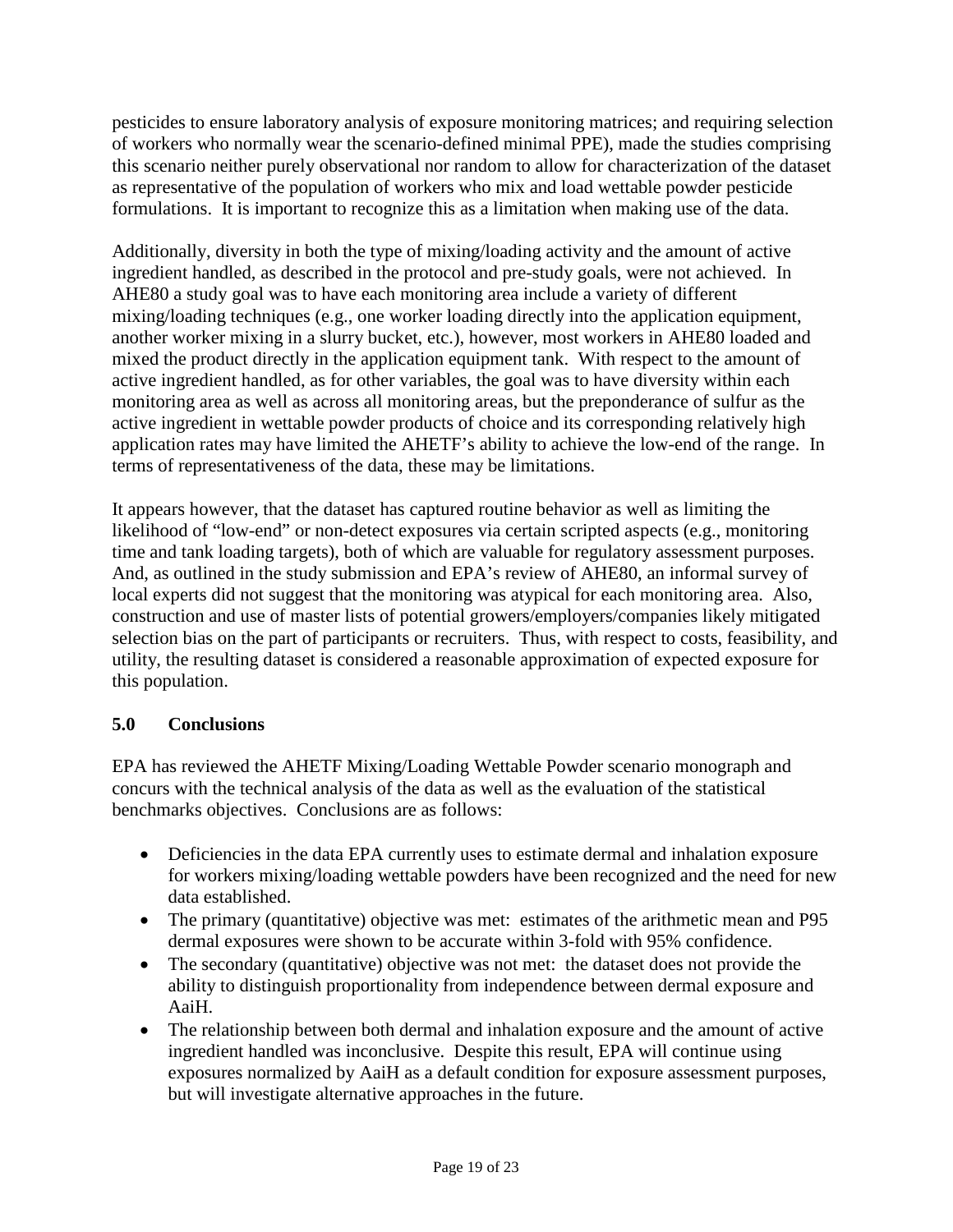- Though the lack of diversity in the type of mixing/loading activities or the amount of active ingredient handled were not achieved may limit the representativeness of the data, given the recruitment difficulties experienced by the AHETF for AHE80, EPA does not believe additional monitoring needs to be conducted.
- The AHETF data developed and outlined in the monograph and this review represent the most reliable data for assessing exposure to workers who mix and load wettable powder pesticide formulations.

#### **6.0 References**

AHETF (2008). Volume IV AHETF Revised Governing Document for a Multi-Year Pesticide Handler Worker Exposure Monitoring Program. Version Number: 1. April 7, 2008. Agricultural Handlers Exposure Task Force (AHETF). [MRID 47172401]

AHETF (2010). Governing Document for a Multi-Year Pesticide Handler Exposure Monitoring Program, Version 2, August 12, 2010.

AHETF (2011). Wettable Powder Mixer/Loader Scenario Submission from the Agricultural Handler Exposure Task Force (AHETF). October 18, 2010. Final date March 29, 2011.

Christian, M. (2007). Memorandum: Transmittal of Meeting Minutes of the FIFRA Scientific Advisory Panel Meeting Held January 9 – 12, 2007 on the Review of Worker Exposure Assessment Methods. U.S. Environmental Protection Agency.

Crowley, M. (2016). Review of "Determination of Dermal and Inhalation Exposure to Workers During Mixing / Loading Wettable Powders in the United States". AHETF Report AHE80. Memorandum to Richard Dumas. D433043. [placeholder for final date].

Hackathorn, D.R. and D.C. Eberhart (1985). Data Base Proposal for Use in Predicting Mixerloader-applicator Exposure. American Chemical Society Symposium Series 273, pp. 341-355.

Human Studies Review Board – January 26, 2011 Meeting Report. EPA-HSRB-11-01. Report Date: March 17, 2011.

Klonne, D. and Holden, L. (2016). Agricultural Handler Exposure Scenario Monograph: Open Pour Mixing/Loading of Wettable Powders. Report Number AHE1015. Unpublished study sponsored by the Agricultural Handlers Exposure Task Force. 218 p. April 7, 2016. EPA MRID 49893001.

Klonne, D. (2007). Determination of Dermal and Inhalation Exposure to Workers in Idaho During Pre-Plant Incorporated Applications to Sweet Corn Using Open Cab Groundboom Equipment and During Open Pour Mixing/Loading a Wettable Powder Pesticide Product. Study Number AHE39. Unpublished study sponsored by the Agricultural Handler Exposure Task Force. 444 p. December 12, 2007. EPA MRID 47309205.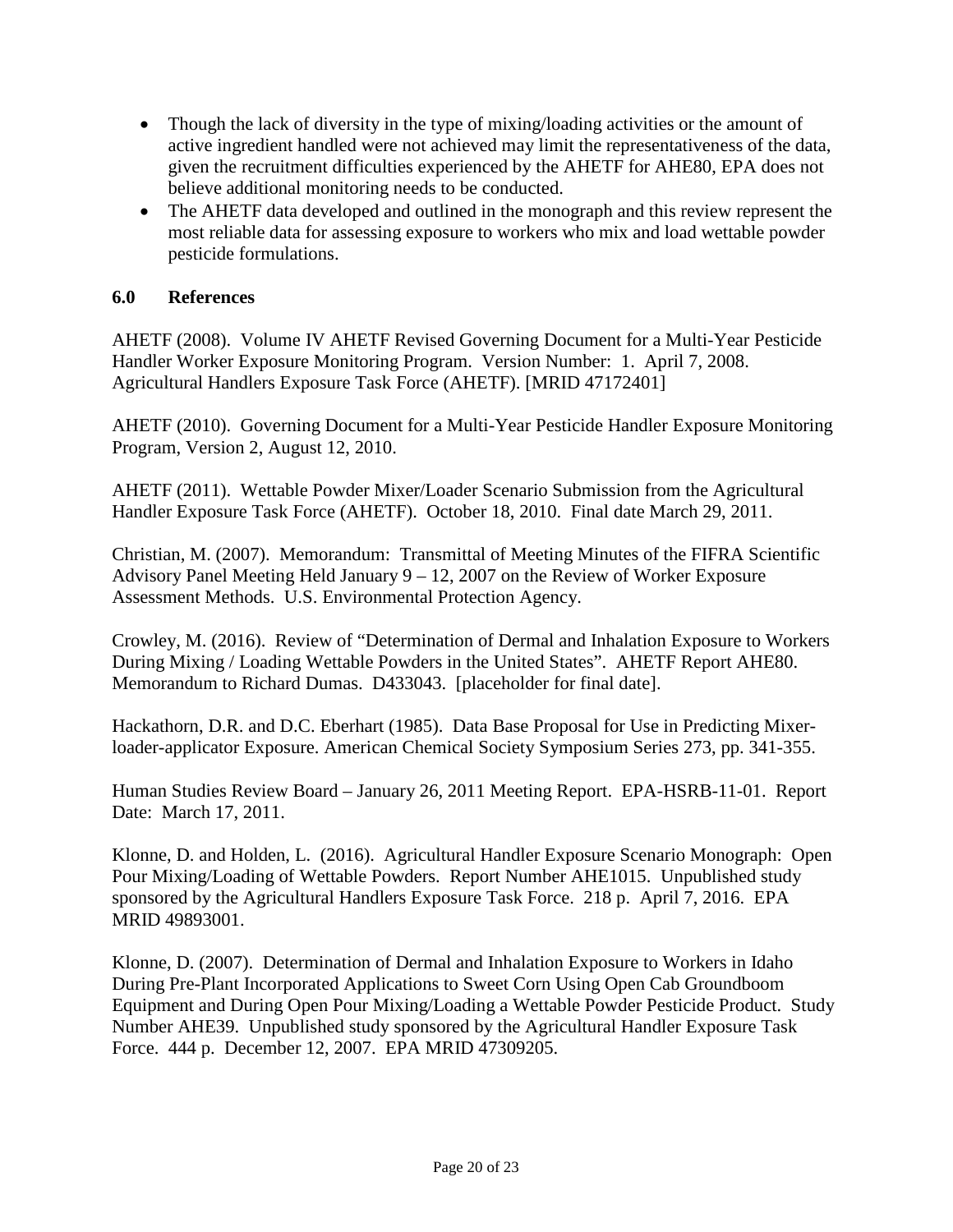NAFTA - Dept. of Pesticide Regulation (DPR), California EPA, HSM-98014, April 24, 1998. http://www.cdpr.ca.gov/docs/whs/memo/hsm98014.pdf

Rosenheck, L. and Baugher, D. (2016). Determination of Dermal and Inhalation Exposure to Workers During Mixing/Loading Wettable Powders in the United States. Study Number AHE80. Unpublished study sponsored by the Agricultural Handler Exposure Task Force. 796 p. January 27, 2016. EPA MRID 49841201.

Williams, C. and Crowley, M. (2016). Memorandum: Review of Agricultural Handler Exposure Task Force (AHETF) Study AHE39: "Open Pour Mixing/Loading of Wettable Powders" (AHE1015). D348412. [placeholder for final date].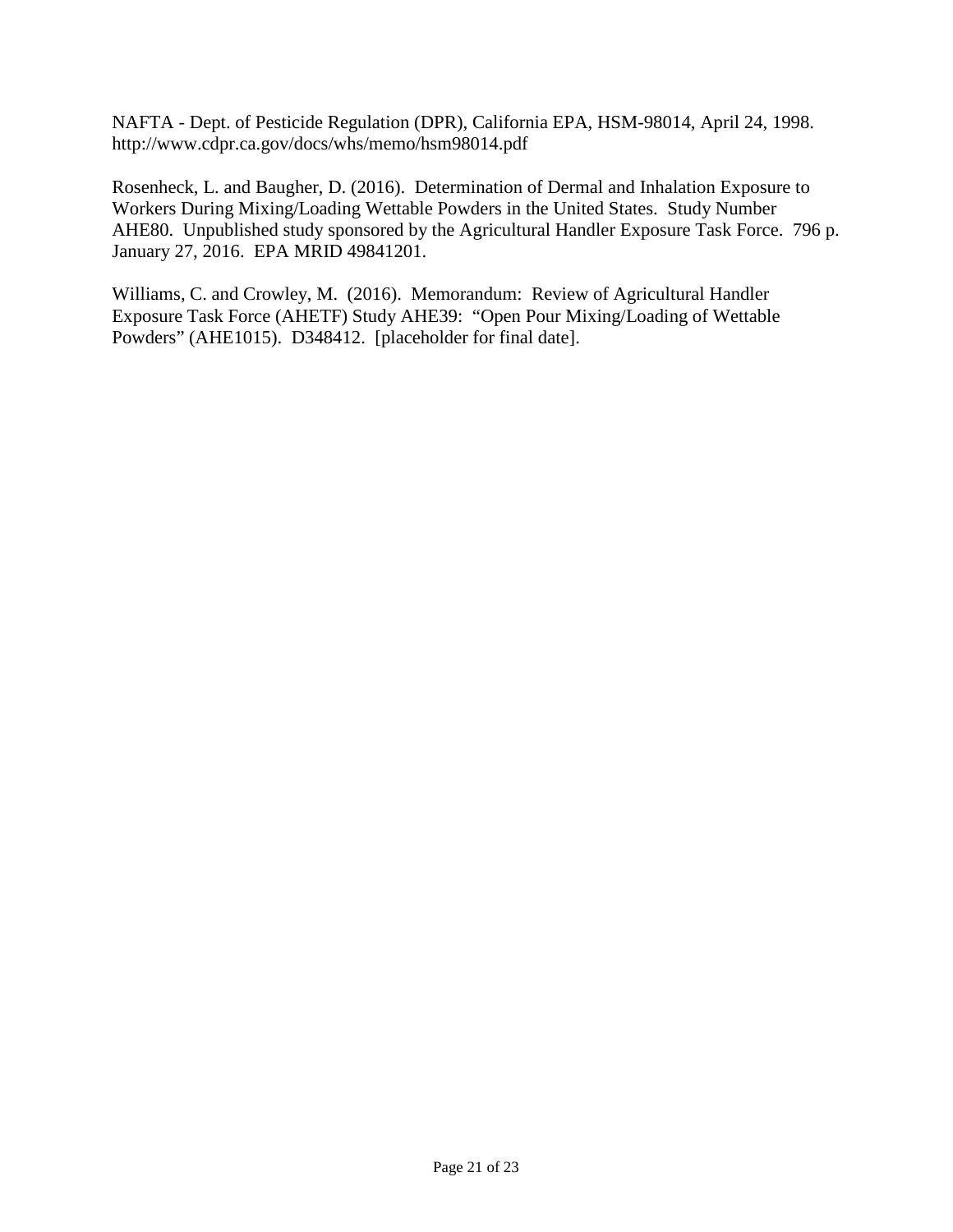# **Appendix A**



**Normal and Lognormal Probability Plots of Dermal Unit Exposures**